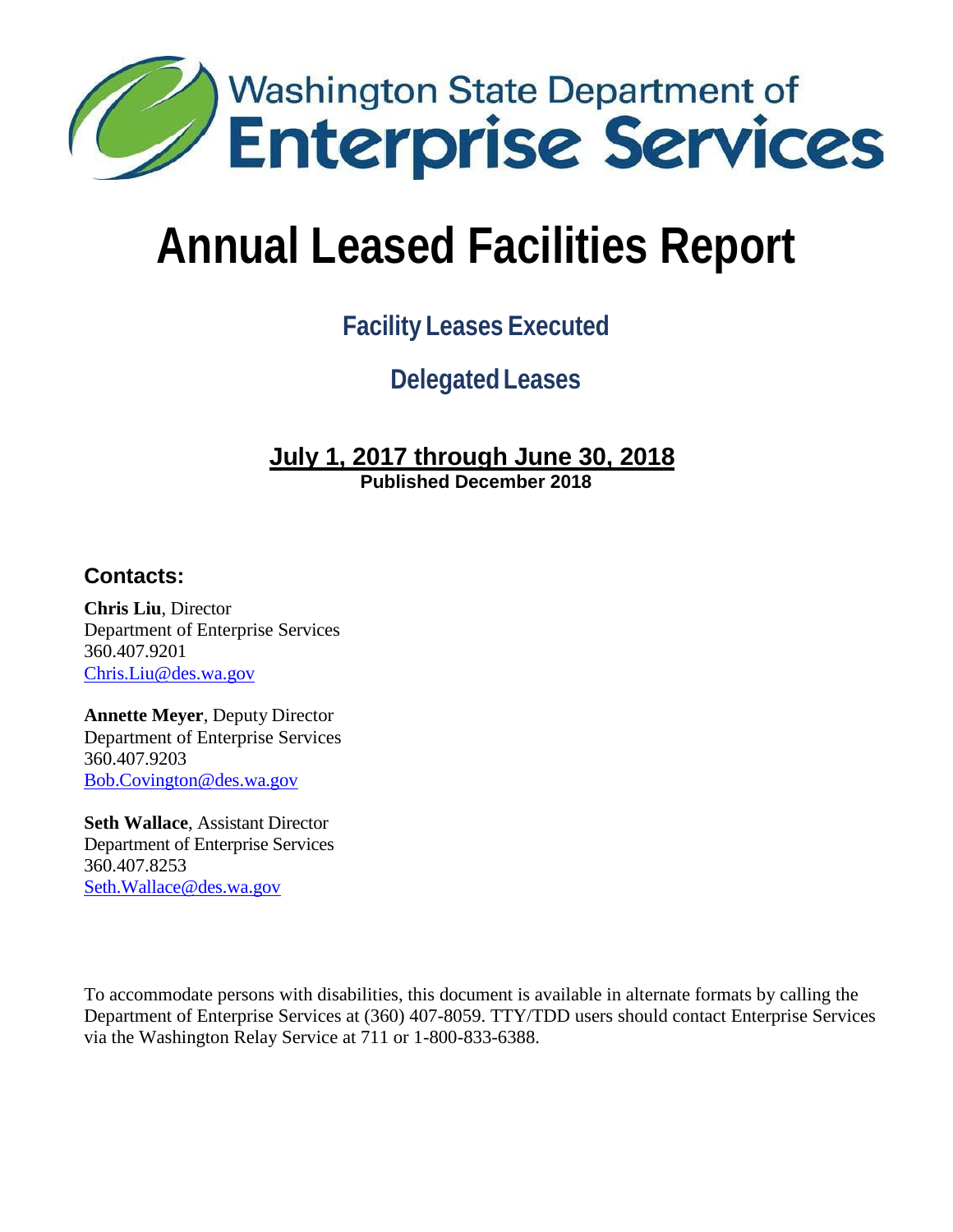## **Preface**

[RCW 43.82.010](http://apps.leg.wa.gov/rcw/default.aspx?cite=43.82.010) requires the Department of Enterprise Services (DES) to annually report information related to the leasing of real estate for state agencies and other state organizations to the appropriate Washington State Legislature committees and the Office of Financial Management (OFM). The applicable sections of the Revised Code of Washington (RCW) are:

#### **Report 1: Facility Leases Executed**

[RCW 43.82.010\(16\):](http://apps.leg.wa.gov/rcw/default.aspx?cite=43.82.010) The department of enterprise services shall report annually to the office of financial management and the appropriate fiscal committees of the legislature on facility leases executed for all state agencies for the preceding year, lease terms, and annual lease costs. The report must include leases executed under [RCW 43.82.045](http://apps.leg.wa.gov/rcw/default.aspx?cite=43.82.045) and subsection (13) of this section.

#### **Report 2: Delegated Leases**

[RCW 43.82.010\(13\):](http://apps.leg.wa.gov/rcw/default.aspx?cite=43.82.010) The director of enterprise services may delegate any or all of the functions specified in this section to any agency upon such terms and conditions as the director deems advisable. By January 1 of each year, beginning January 1, 2008, the department shall submit an annual report to the office of financial management and the appropriate committees of the legislature on all delegated leases.

This report provides an overview of the part of the state of Washington's real estate portfolio that is under DES' authority, highlights initiatives and actions occurring during Fiscal Year 2018 (July 1, 2017, through June 30, 2018), as well as a more detailed analysis of the specific areas required by statute.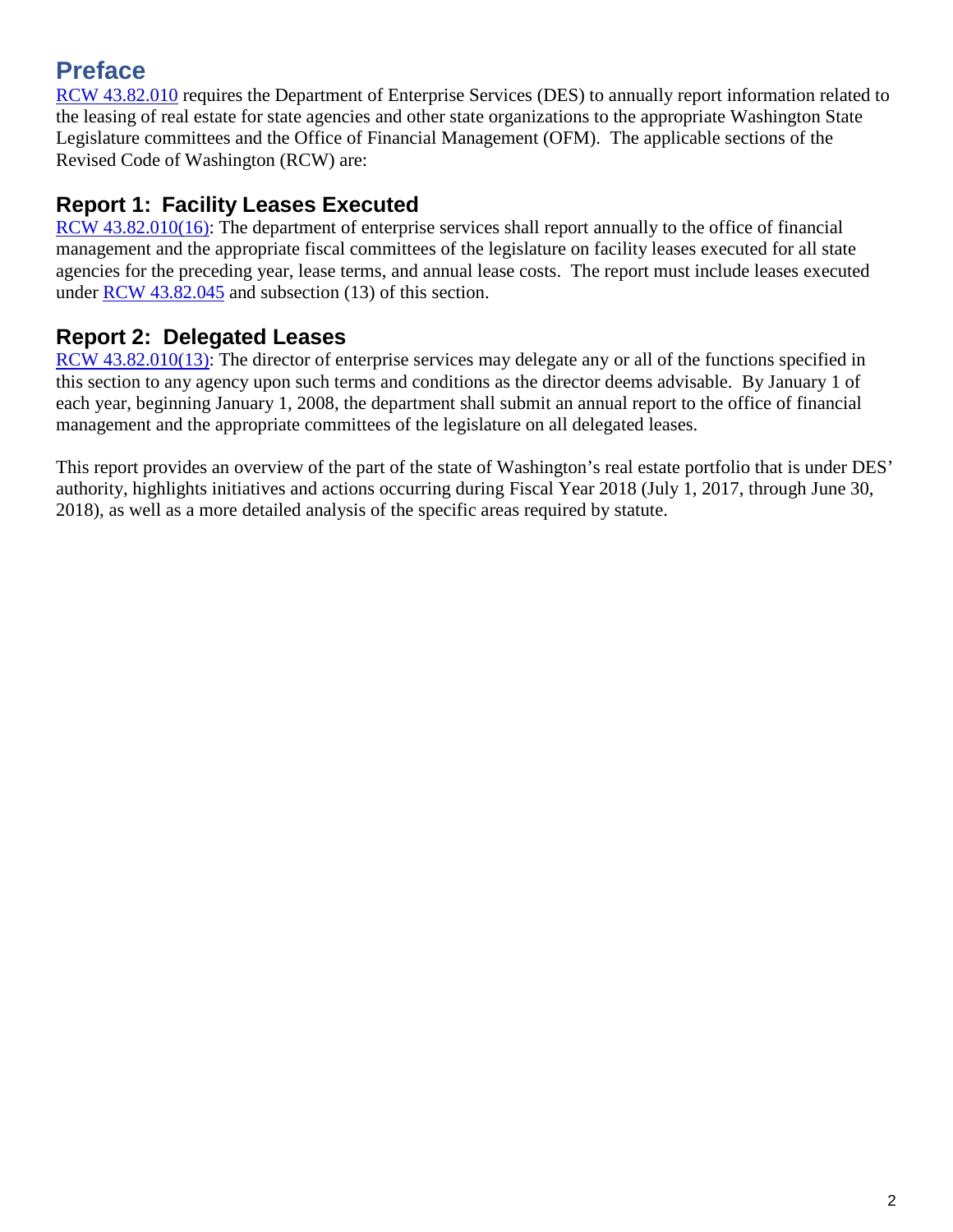| Leases Executed for Facilities in the Planning Stage of Development or Under Construction 11 |    |
|----------------------------------------------------------------------------------------------|----|
|                                                                                              |    |
|                                                                                              |    |
|                                                                                              |    |
|                                                                                              |    |
|                                                                                              |    |
|                                                                                              |    |
|                                                                                              |    |
|                                                                                              |    |
|                                                                                              |    |
| Appendix A: Lease Transactions Related to Privately Owned Facilities in FY 18                | 15 |
| Appendix B: Lease Transactions Related to State Owned Facilities in FY 18                    | 20 |
| Appendix C: Lease Transactions Related to Delegated Authority in FY 18                       | 23 |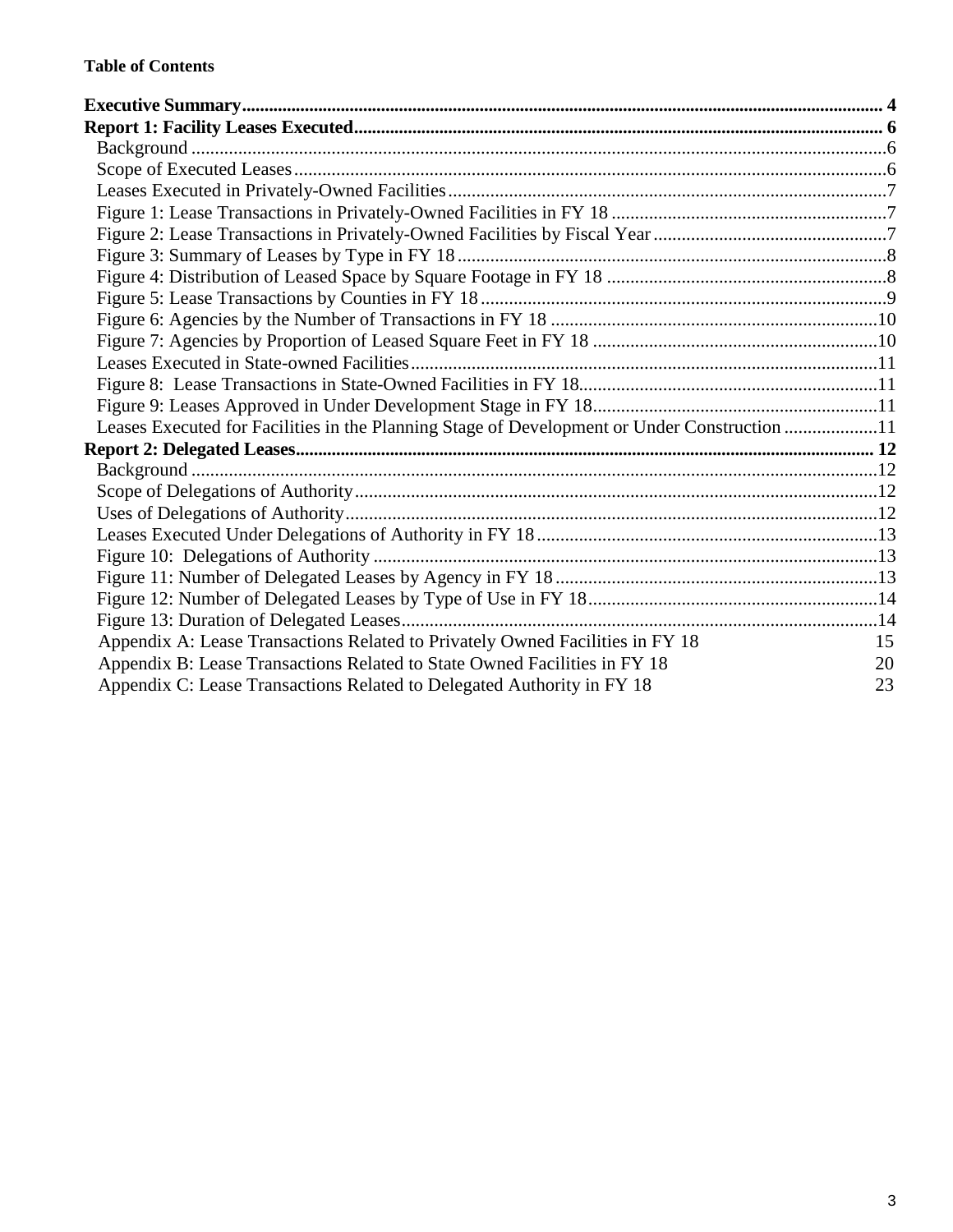## <span id="page-3-0"></span>**Executive Summary**

Real property is a strategic asset of the state, and effectively managing the leased facilities is one of the core business functions of the Department of Enterprise Services (DES). DES has the authority to conduct the acquisition of leases for private space for state agencies, and the authority to delegate to any agency the acquisition upon such terms and conditions as the director deems advisable.

#### **Requirement and Scope**

State law RCW [43.82.010](http://apps.leg.wa.gov/RCW/default.aspx?Cite=43.82.010) requires DES to submit an annual report to the Legislature and Office of Financial Management (OFM) regarding two aspects of leasing for state agencies and other state entities:

- Facility Leases Executed
- Delegated Leases

State law grants real estate authority to several state agencies. This report covers only state-owned and leased facilities for which DES has authority and responsibility. This report covers activity in Fiscal Year (FY) 2018.

#### **Summary of Real Estate Actions in FY 2018**

During FY 2018, DES completed the following real estate activities:

- Executed 143 lease renewals, extensions and new leases in privately owned facilities involving about 1.5 million square feet with an annual rent of approximately \$31 million.
- Lease negotiations during this period resulted in \$2.2 million in cost avoidance<sup>[1](#page-3-1)</sup> for the first year of the lease term. Over the first five years of the lease term, cost avoidance will total over \$7.6 million.
- DES Asset Management executed 85 leases in state-owned facilities worth \$30.4 million annually for 1,985,968 square feet.
- Reviewed and approved 77 delegations to lease by various state agencies and organizations through delegations of authority worth approximately \$1 million annually involving approximately 100,000 square feet.
- Continued to manage a two-year pilot project to procure services of private real estate brokers to renew some facility leases in Clark, King, Pierce, Spokane, and Thurston Counties. DES will provide a final report to OFM on brokerage services performance in early 2019.

<span id="page-3-1"></span> $1$  Cost avoidance is a comparison of negotiated renewal rent rates to market rates for office or warehouse leases that are 5,000 SF or greater for lease terms greater than two years. Market rates are obtained from CoStar Group market data used by most industry professionals, broker reports in major metro areas, the Commercial Broker Association (CBA), and other market information sources.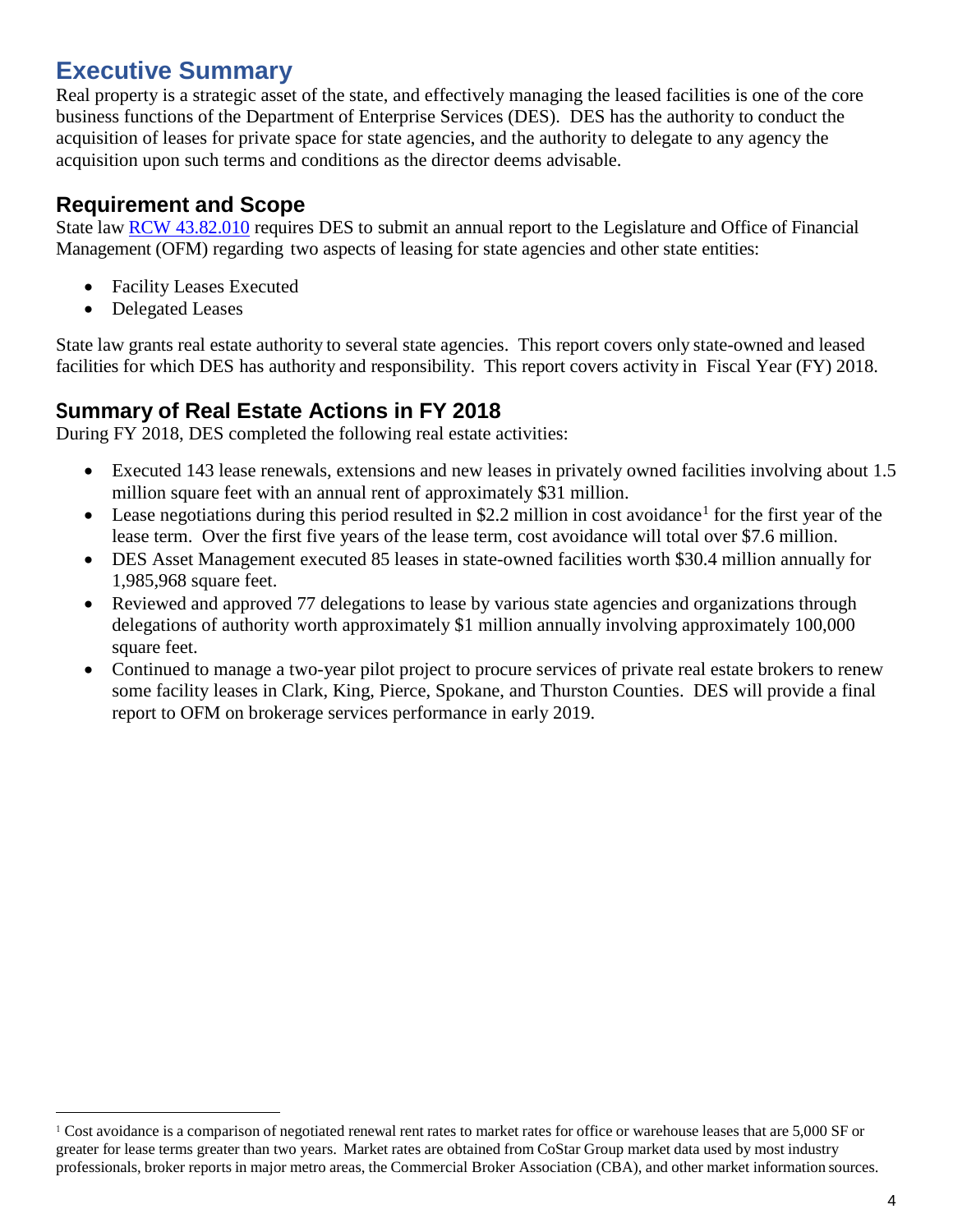## **Context**

#### **State Real Estate Portfolio**

As of October 2018, the OFM Facilities Inventory System Report reported approximately 119 million square feet for all space types and includes:

- Approximately 105.2 million square feet of state-owned space.
- Approximately 13.9 million square feet of leased space.

The state currently has a hybrid decentralized model for authority over real estate. The *Facilities [Inventory](https://ofm.wa.gov/sites/default/files/public/legacy/budget/facilities/documents/FacilitiesInventorySystem2017FinalReport.pdf) [System](https://ofm.wa.gov/sites/default/files/public/legacy/budget/facilities/documents/FacilitiesInventorySystem2017FinalReport.pdf) Report* identifies three authorities: (1) Department of Enterprise Services, (2) other state agencies owning or leasing through statutory authorization or exemption RCW [43.82.010\(13\)](http://apps.leg.wa.gov/rcw/default.aspx?cite=43.82.010) and others), and (3) higher education institutions RCW [28B.10.020.](http://apps.leg.wa.gov/rcw/default.aspx?cite=28B.10.020)

The portfolio overseen by DES (owned and leased<sup>[2](#page-4-0)</sup>) is a small subset of the state's total, including over 900 leases in privately owned and 85 leases state-owned buildings. This includes leases of all types, from offices to warehouse and storage units, parking lots, boat moorage and air monitoring sites.

DES does not execute leases for all state agencies and state entities. Some state organizations have independent statutory authority to acquire and dispose of real estate as referenced in RCW [43.82.010\(13\):](http://apps.leg.wa.gov/rcw/default.aspx?cite=43.82.010)

- State colleges and universities for research and experimental purposes
- Departments of Natural Resources, Fish and Wildlife, Transportation, and Washington State Parks and Recreation Commission *for purposes other* than the leasing of offices, warehouses, and real estate for similar purposes.
- Commodities Commissions [RCW 15.04.200](http://apps.leg.wa.gov/rcw/default.aspx?cite=15.04.200)
- Health Benefit Exchange RCW [43.71.020](http://app.leg.wa.gov/rcw/default.aspx?cite=43.71.020)

DES has statutory responsibility for the management, operation, and maintenance of the 486-acre Capitol Campus in Olympia and the state's process for leasing space. DES leases space in state-owned buildings to state agencies and on their behalf for spaces in private sector buildings, as well as spaces of other governmental (federal and local) entities. In this role, DES provides facilities that meet the business and operational needs of the state agencies at optimal pricing, based on availability within the market.

The scope of this report addresses only the leases in DES owned or managed facilities and leases in private sector facilities over which DES has authority.

<span id="page-4-0"></span> $2$  This includes leases derived as a result of a delegation of authority from DES to an agency.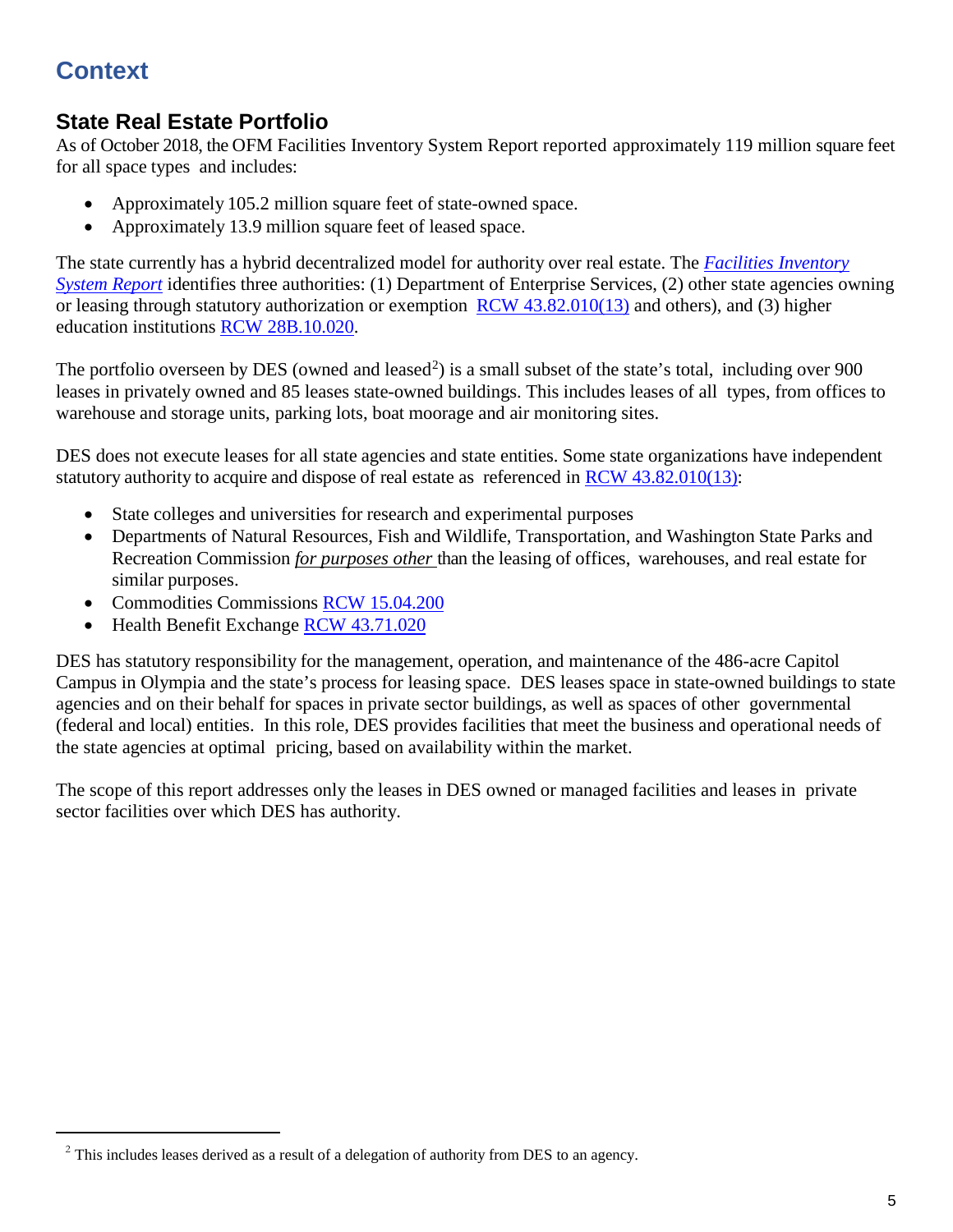## <span id="page-5-0"></span>**Report 1: Facility Leases Executed**

#### <span id="page-5-1"></span>**Background**

The director of the Department of Enterprise Services (DES) has the authority to purchase, lease, lease purchase, rent, or otherwise acquire all improved and unimproved real estate on behalf of a state organization and after consultation with OFM [RCW.43.82.010\(1\).](http://apps.leg.wa.gov/RCW/default.aspx?Cite=43.82.010) The director of DES has the authority to determine the location, size and design of real estate or improvements to real estate for state agencies RCW [43.82.010\(2\).](http://apps.leg.wa.gov/RCW/default.aspx?Cite=43.82.010) Within this authority, DES' Real Estate Services (RES) is responsible for real estate transactions on behalf of state organizations.

State law [RCW 43.82.045](http://apps.leg.wa.gov/rcw/default.aspx?cite=43.82.045) prohibits state agencies from entering into lease agreements for privately owned buildings that are in the planning stage or under construction without prior approval from the director of OFM. DES is required to submit an annual report of facility leases executed under RCW [43.82.010](http://apps.leg.wa.gov/RCW/default.aspx?Cite=43.82.010) and RCW [43.82.045,](http://apps.leg.wa.gov/rcw/default.aspx?cite=43.82.045) including lease terms and annual lease costs RCW [43.82.010\(15\).](http://apps.leg.wa.gov/RCW/default.aspx?Cite=43.82.010)

#### <span id="page-5-2"></span>**Scope of Executed Leases**

An "executed facility lease" is a contract that grants use, or occupancy, of property or space during a specified period in exchange for a specified rent.

The primary type of facility lease space in this report is office space. Leases for other types of space, such as office space combined with classroom space or office space combined with warehouse space, are included if the office space is the primary use or largest component.

Each lease transaction can have varying levels of complexity. Some transactions may include multiple state agency leases within the same building, each with unique timing, unique budgetary constraints, and improvements of space, requiring careful coordination among agencies to ensure ongoing business activities are not interrupted. Some may also require short-term extensions of existing leases, as well as subleases with nonagency partner organizations.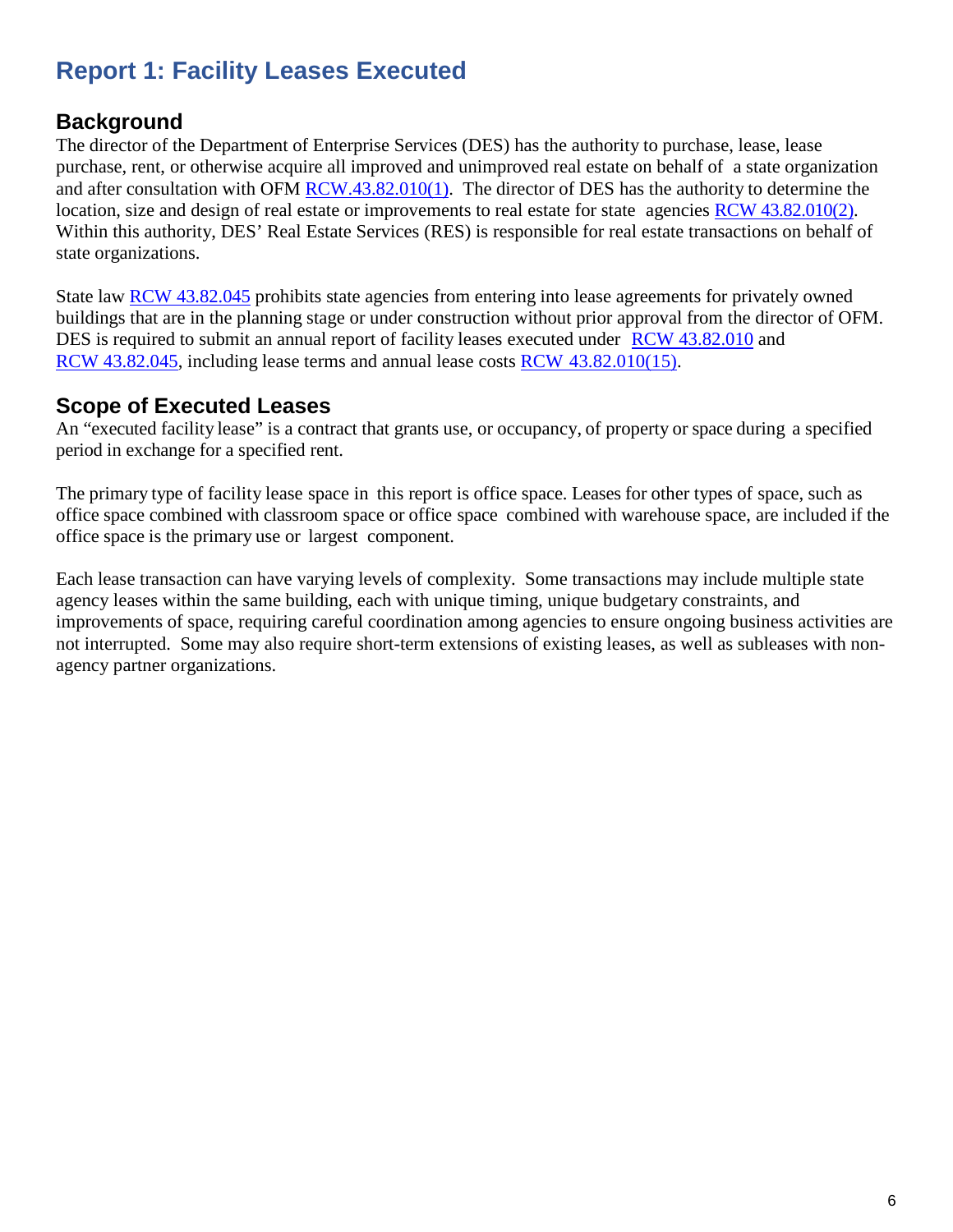#### <span id="page-6-0"></span>**Leases Executed in Privately-Owned Facilities**

In FY 18, DES executed 143 leases involving nearly two million square feet in privately owned facilities worth nearly \$[3](#page-6-3)1 million annually<sup>3</sup>. The following tables show the type and number of lease transactions, square feet, and annual lease costs and the comparison of total lease transactions to previous fiscal years.

#### <span id="page-6-1"></span>**Figure 1: Lease Transactions in Privately-Owned Facilities in FY 18**

| <b>Type of Transaction</b>       | # of Leases | <b>Square Feet</b> | Annualized<br>Lease Cost |    |
|----------------------------------|-------------|--------------------|--------------------------|----|
| Renewals of Leases               | 97          | 1,254,544          | \$27,099,188             | 9  |
| New Leases                       | 37          | 177,075            | \$3,338,060              | 37 |
| 3. Extensions to Existing Leases | 9           | 41,325             | \$499,800                | 97 |
| <b>Totals</b>                    | 143         | 1,472,944          | \$30,937,048             |    |

#### <span id="page-6-2"></span>**Figure 2: Lease Transactions in Privately-Owned Facilities by Fiscal Year**

| Annualized   |                    | Lease               |                    |
|--------------|--------------------|---------------------|--------------------|
| Lease Cost   | <b>Square Feet</b> | <b>Transactions</b> | <b>Fiscal Year</b> |
| \$25,094,453 | 1,468,198          | 147                 | 2012               |
| \$25,562,667 | 1,404,153          | 138                 | 2013               |
| \$22,188,720 | 1,206,830          | 126                 | 2014               |
| \$29,920,551 | 1,820,812          | 148                 | 2015               |
| \$37,408,074 | 1,985,992          | 171                 | 2016               |
| \$31,983,348 | 1,756,928          | 179                 | 2017               |
| \$30,937,048 | 1,472,944          | 143                 | 2018               |

 $\overline{a}$ 

<span id="page-6-3"></span><sup>&</sup>lt;sup>3</sup> Annualized lease cost is the net effective base rent that is the average rent to be paid over the first five years of the lease term including specific concessions such as free rent, incentives and allowances. It does not include operating expenses to be paid separately such as janitorial costs and utilities unless those expenses are part of the base rent. RES includes these expenses when comparing net effective base rents to market rents and budgets.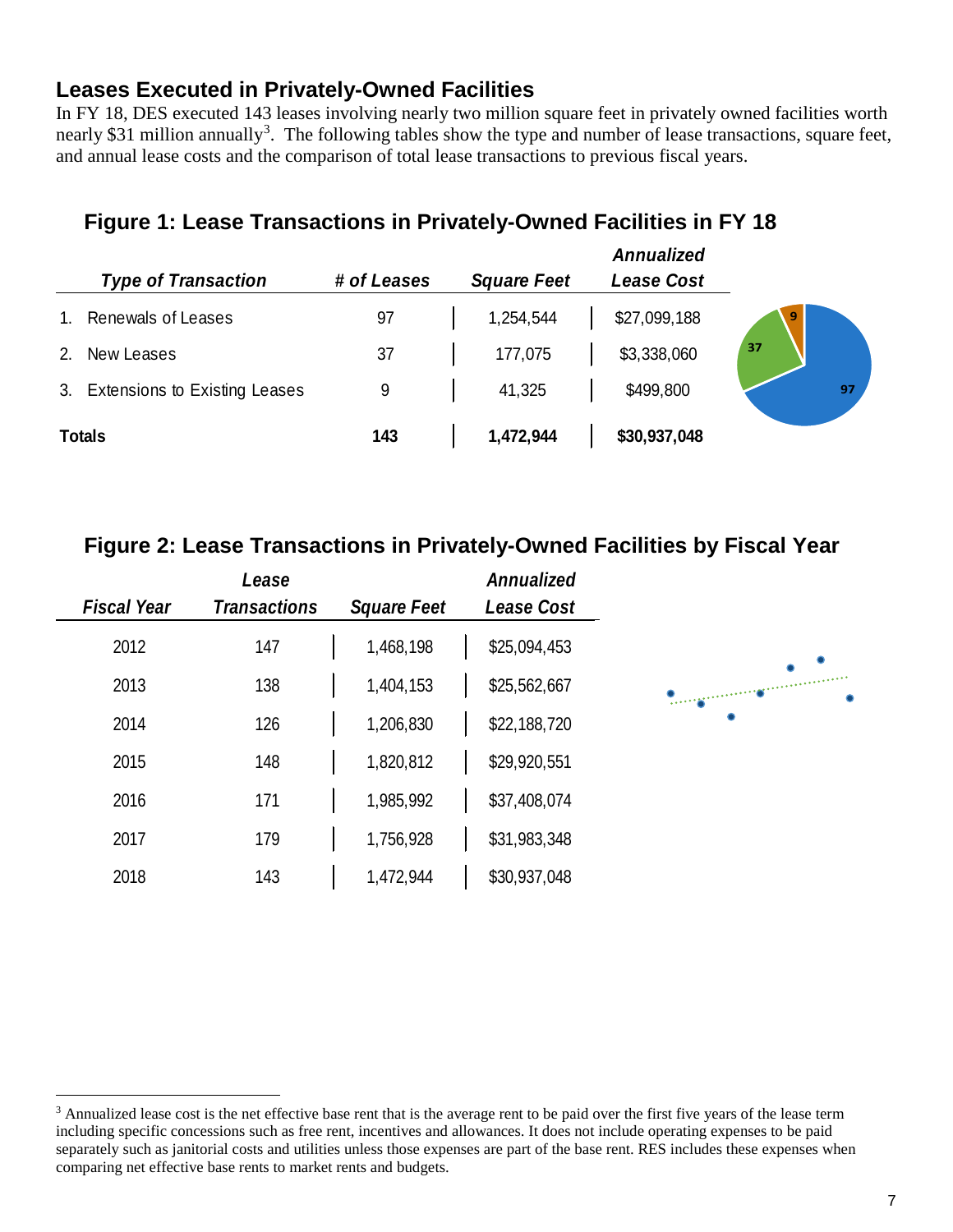The state leases a range of space types, including office, conditioned and unconditioned storage, laboratory, classrooms, residential and hangar space. Office space makes up 10 percent of the state's leased space, and this report indicates that "office" was the predominant type of lease executed in FY 18. The following tables provide summary information on the distribution of leased space by type and square footage:

|    |                   |             |                 | % of Total |
|----|-------------------|-------------|-----------------|------------|
|    | Type of Space     | # of Leases | <b>Total SF</b> | Leases     |
| 1. | Office            | 116         | 1,179,217       | 81.12%     |
| 2. | Multiuse          | 11          | 204,021         | 7.69%      |
| 3. | Warehouse/Storage | 6           | 79,056          | 4.20%      |
| 4. | Parking           | 5           | <b>NA</b>       | 3.50%      |
| 5. | Miscellaneous     | 3           | 3,250           | 2.10%      |
| 6. | Residential       | 1           | 3,800           | 0.70%      |
|    | Classroom         | 1           | 3,600           | 0.70%      |

#### <span id="page-7-0"></span>**Figure 3: Summary of Leases by Type in FY 18**

#### <span id="page-7-1"></span>**Figure 4: Distribution of Leased Space by Square Footage in FY 18**

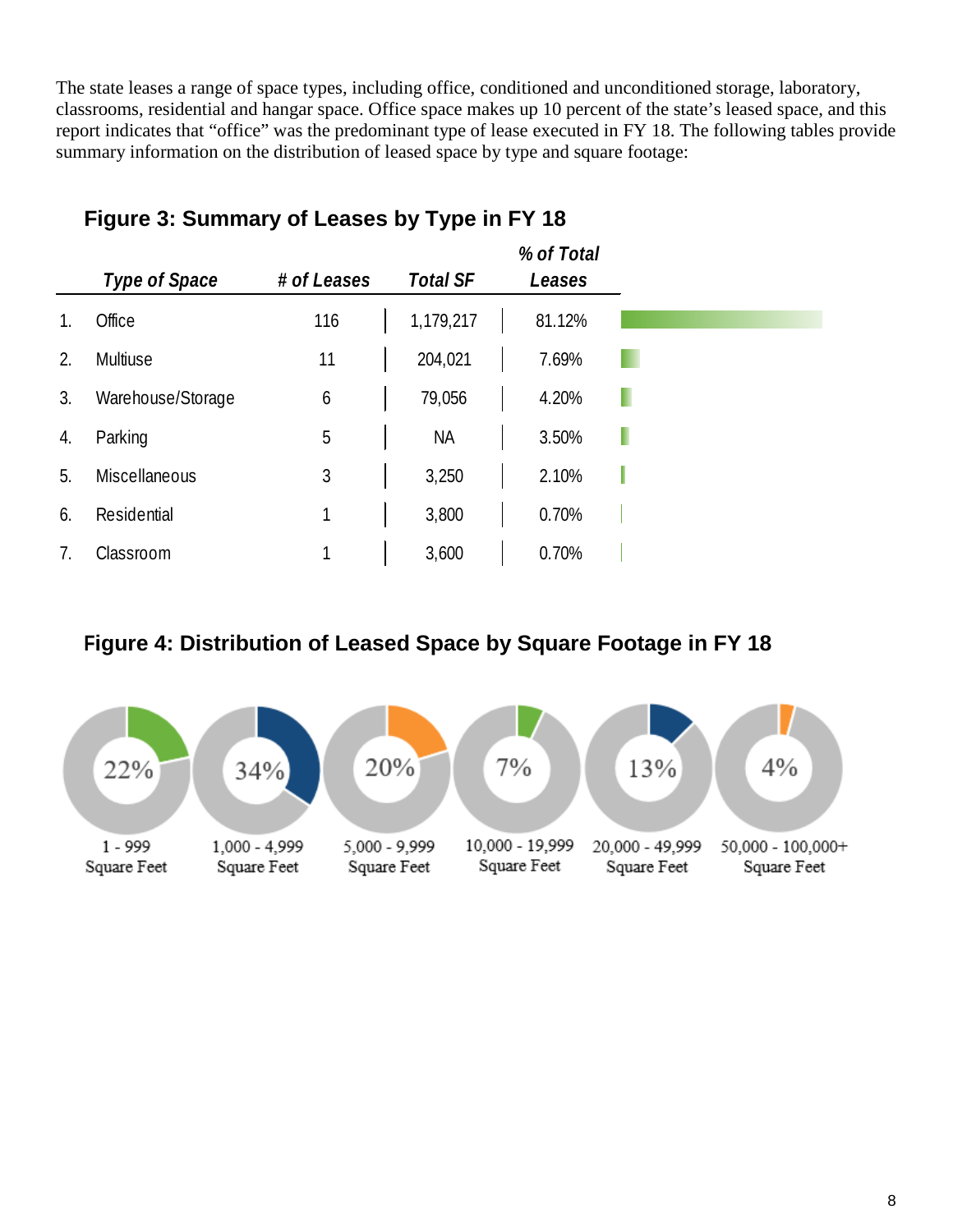|                | County        |   | <b>Leased SF</b> | % of Total<br><b>Leased SF</b> | # of           | % of Total<br><b>Transactions Transactions</b> |
|----------------|---------------|---|------------------|--------------------------------|----------------|------------------------------------------------|
| 1.             | Thurston      |   | 562,559          | 38.19%                         | 34             | 23.78%                                         |
| 2.             | King          |   | 348,909          | 23.69%                         | 26             | 18.18%                                         |
| 3.             | Pierce        |   | 126,174          | 8.57%                          | 10             | 6.99%                                          |
| 4.             | Spokane       |   | 74,093           | 5.03%                          | 9              | 6.29%                                          |
| 5.             | Snohomish     |   | 66,540           | 4.52%                          | 7              | 4.90%                                          |
| 7 <sub>1</sub> | Whatcom       | п | 40,425           | 2.74%                          | 7              | 4.90%                                          |
| 8.             | Yakima        | ı | 30,454           | 2.07%                          | $\overline{1}$ | 4.90%                                          |
| 9.             | <b>Others</b> |   | 223,790          | 15.19%                         | 43             | 30.07%                                         |

## <span id="page-8-0"></span>**Figure 5: Lease Transactions by Counties in FY 18**

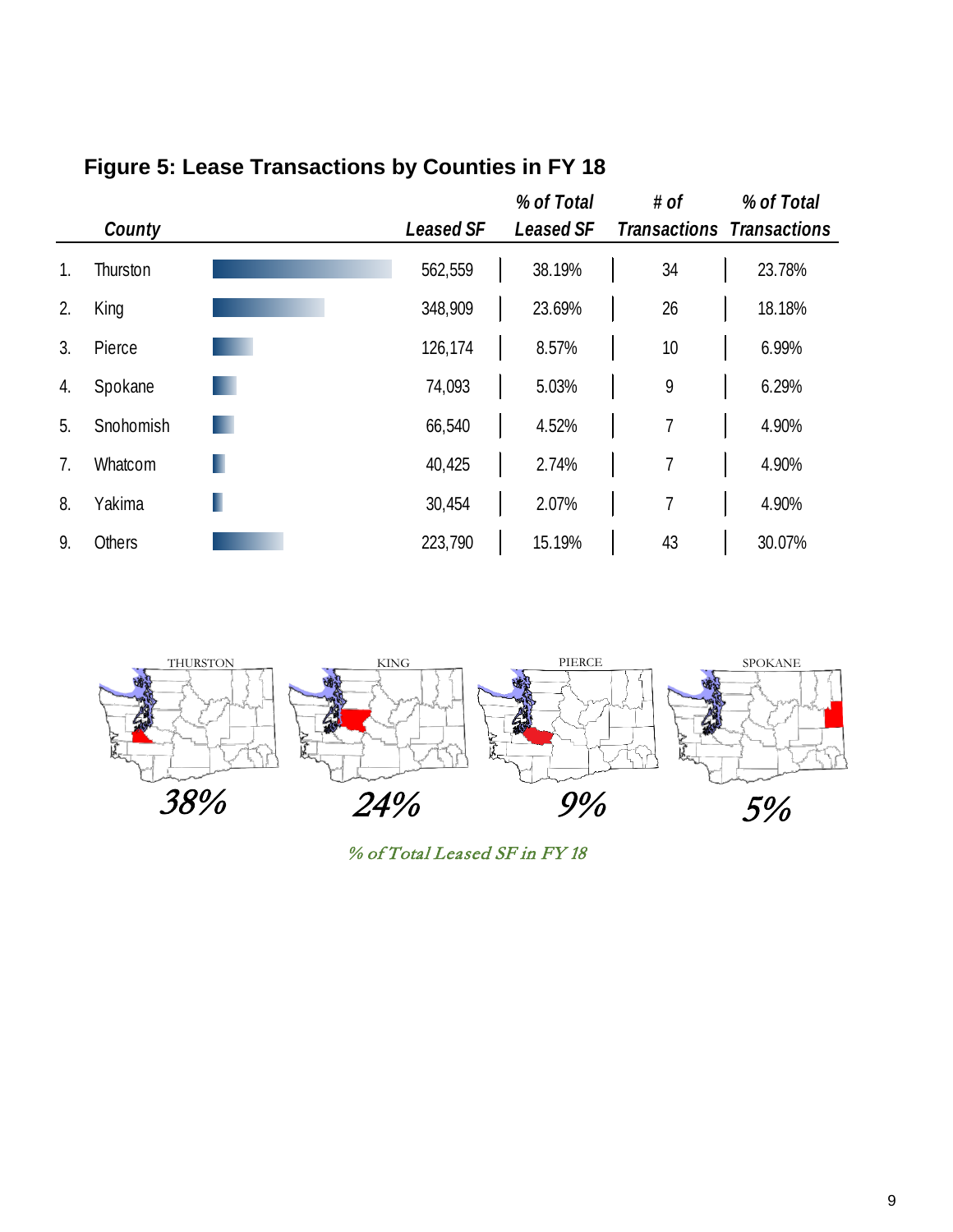The following table identifies five state agencies with the largest number of leases (new and renewals) executed by DES in FY 18. The Department of Social and Health Services continues to be the largest customer in terms of the number of transactions.

|             | Agency                           | Extensions     | <b>New</b><br>Space | Renewals | Total | % of Total<br><b>Transactions</b> |   |
|-------------|----------------------------------|----------------|---------------------|----------|-------|-----------------------------------|---|
| $1_{\cdot}$ | Dept of Social & Health Services | $\theta$       | 11                  | 15       | 26    | 18.18%                            |   |
| 2.          | Dept of Corrections              |                | $\mathfrak{Z}$      | 11       | 15    | 10.49%                            | н |
| 3.          | Dept of Labor & Industries       | $\overline{0}$ | 3                   | 7        | 10    | 6.99%                             | ٠ |
| 4.          | Dept of Agriculture              | $\overline{2}$ |                     | 8        | 11    | 7.69%                             | п |
| 5.          | Dept of Licensing                | $\mathfrak{Z}$ |                     | $\, 8$   | 12    | 8.39%                             | ш |
| 6.          | Others                           | $\mathfrak{Z}$ | 18                  | 48       | 69    | 48.25%                            |   |
|             | <b>Totals</b>                    | 9              | 37                  | 97       | 143   |                                   |   |

#### <span id="page-9-0"></span>**Figure 6: Agencies by the Number of Transactions in FY 18**

The following chart identifies the top five state agencies by proportion of leased square feet related to their FY 18 executed leases. The Department of Social and Health Services is also the largest based on total square feet.

#### <span id="page-9-1"></span>**Figure 7: Agencies by Proportion of Leased Square Feet in FY 18**

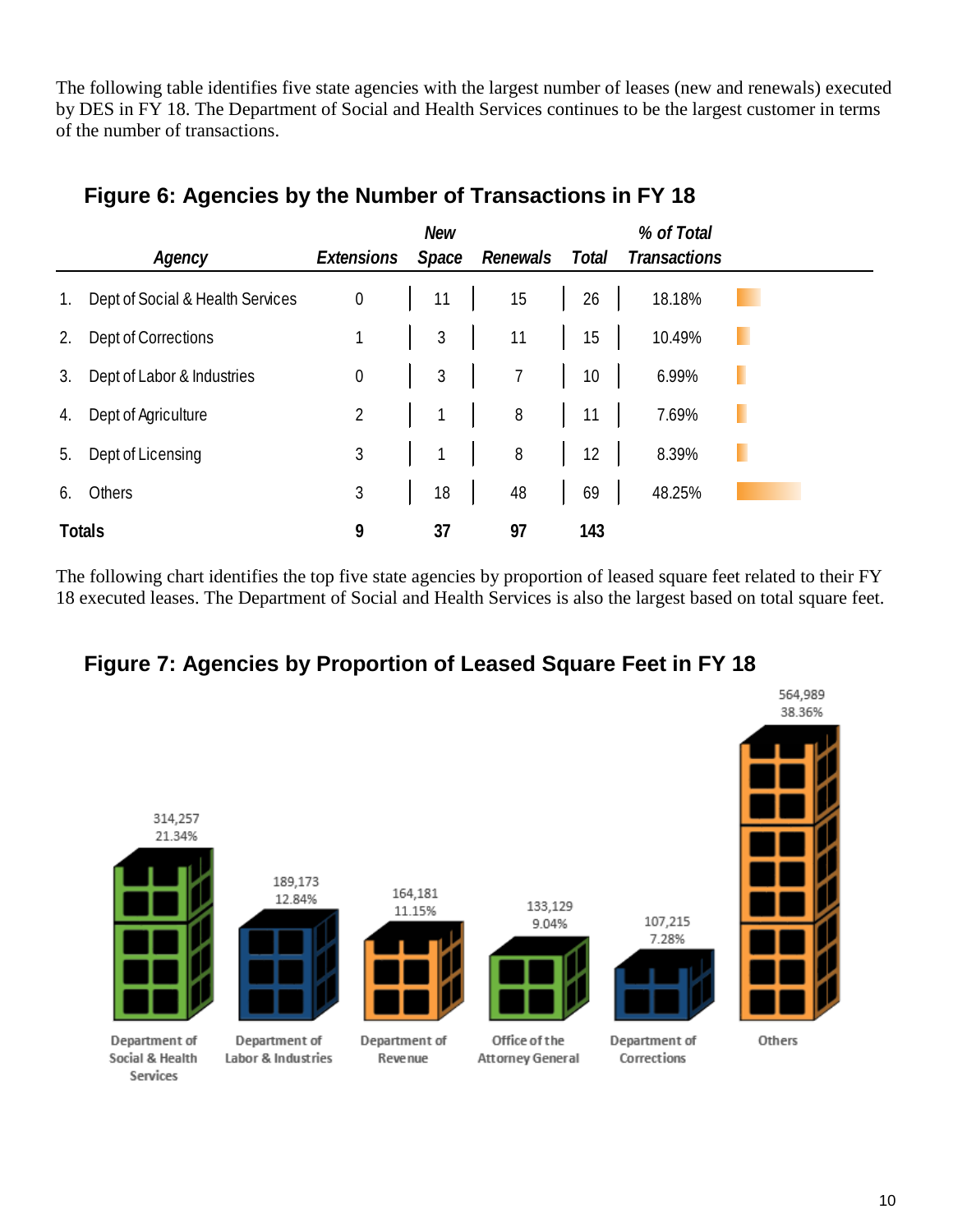#### <span id="page-10-0"></span>**Leases Executed in State-owned Facilities**

DES manages or owns 53 of the approximately 10,500 state-owned buildings. The 53 buildings include facilities on the Capitol Campus in Olympia as well as state facilities in Tacoma, Tumwater, and Yakima. These facilities also include parking structures, monuments, parks and the historic Capitol building.

In FY 18, DES executed two occupancy agreements and leases for state agencies and other organizations in state-owned facilities. These leases total 1,985,968 square feet with annualized lease costs of \$30,395,199. The following table shows the number of lease transactions and annual lease costs.

#### <span id="page-10-1"></span>**Figure 8: Lease Transactions in State-Owned Facilities in FY 18**

| <b>Type of Transaction</b> | # of Leases |           | Square Feet Annualized Lease Cost |
|----------------------------|-------------|-----------|-----------------------------------|
| 1. Renewals of Leases      | 78          | 1,938,144 | \$28,903,190                      |
| 2. New Leases              |             | 47,824    | \$1,492,010                       |
| <b>Totals</b>              | 85          | 1,985,968 | \$30,395,199                      |

Leases in state-owned space are typically negotiated and executed on a biennial basis. In 2012, DES started using "occupancy agreements" for Capitol Campus space rather than lease agreements to enhance administrative efficiency. These occupancy agreements identify the space used, outline expectations around the tenant's use of the space, and identify services that DES provides for the tenant in this space.

#### <span id="page-10-2"></span>**Figure 9: Leases Approved in Under Development Stage in FY 18**

#### <span id="page-10-3"></span>**Leases Executed for Facilities in the Planning Stage of Development or Under Construction**

State law [RCW 43.82.045](http://apps.leg.wa.gov/rcw/default.aspx?cite=43.82.045) prohibits state organizations from entering into lease agreements without prior written approval from OFM for privately owned facilities that are in planning stages of development or under construction.

| Agency                   | Location          | <b>Square Feet</b> | <b>Annualized Lease Cost</b> | Cost Per SF |
|--------------------------|-------------------|--------------------|------------------------------|-------------|
| Dept. of Ecology         | <b>Bellingham</b> | 9,997              | \$212,153                    | \$21.22     |
| Dept. of Fish & Wildlife | Ridgefield        | 31,400             | \$649,924                    | \$20.70     |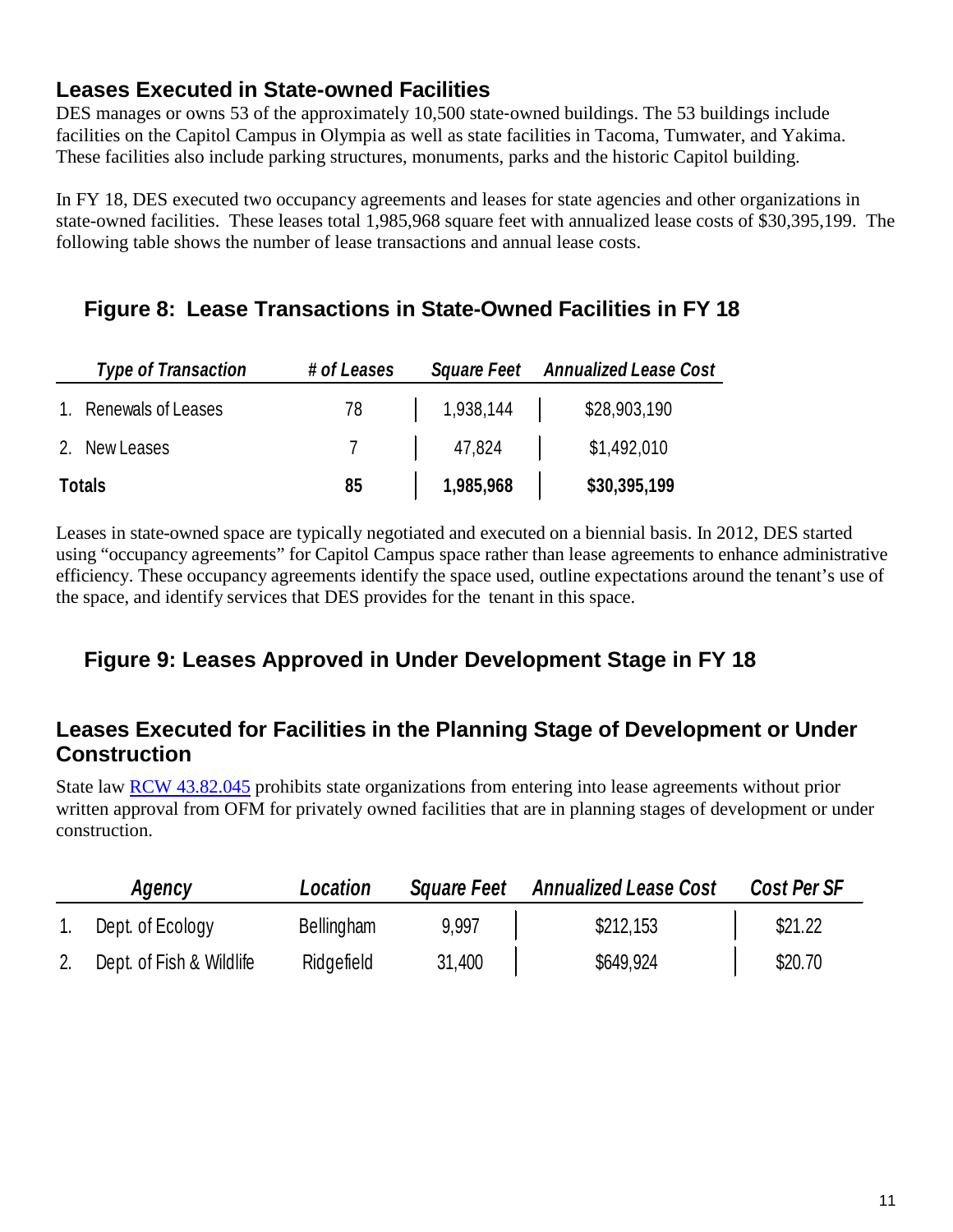## <span id="page-11-0"></span>**Report 2: Delegated Leases**

#### <span id="page-11-1"></span>**Background**

Under state law **[RCW](http://apps.leg.wa.gov/rcw/default.aspx?cite=43.82.010) 43.82.010 DES** has authority to house state government. Under state law **RCW** [43.82.010\(13\),](http://apps.leg.wa.gov/rcw/default.aspx?cite=43.82.010) DES may delegate this authority to state agencies, boards, commissions, and colleges. The department may also delegate functions to any agency under terms and conditions deemed advisable. DES is required to submit an annual report to the Legislature regarding all delegated leases [RCW 43.82.010\(12\).](http://apps.leg.wa.gov/rcw/default.aspx?cite=43.82.010)

#### <span id="page-11-2"></span>**Scope of Delegations of Authority**

State law allows DES to determine the terms and conditions of delegation of authority. Past practices limited delegation to negotiating and executing leases under defined circumstances, such as for emergency and temporary needs, or for storage. Over time, this practice expanded to permit state agencies, boards, commissions, and community and technical colleges to request a delegation of authority to:

- Negotiate and execute agreements to lease and/or rent offices, classrooms, and other facilities.
- Manage minor alterations to existing space.

The department has established specific parameters relating to the granting of delegations of authority that help ensure state entities only enter into low-risk leases (short duration and low dollar amount thresholds) that are specialized in nature.

DES determines what assistance and/or training, if any, is essential for the requesting agency to manage successfully the proposed delegated real estate transactions. The agency is required to meet specific criteria related to its capabilities and resources before being granted a delegation.

DES then issues a written approval with the terms, conditions, and responsibilities of the delegation (including reporting responsibilities) to the requesting agency for the delegation. A delegation is time-limited. If the agency seeks to renew its delegated lease as it approaches expiration, it must reapply for a delegation of authority for such a renewal. It is not automatic. The delegation will be reviewed for compliance, as well as to determine if the delegation continues to meet real estate leasing needs of the agency and the state.

All delegations are required to use the pre-approved Delegated State Rental Agreement for terms less than one year or the pre-approved Delegated Lease Agreement. Any exceptions to this requirement must be approved in advance by the assistant director for Real Estate Services or delegate and be approved as to form by the appropriate assistant attorney general.

If an agency fails to comply with the procedures, terms, and conditions described above, DES may revoke the delegation of authority. DES retains the right to assess, at any time, the integrity of each individual lease action and the capability of the agency involved to perform all aspects of its delegation activities.

#### <span id="page-11-3"></span>**Uses of Delegations of Authority**

Delegations include air monitoring sites, boat ramps, cellular sites, offices, parking lots, storage areas, and vacant land. In FY 18, the two largest users of delegated authority for leasing were the Department of Ecology and community and technical colleges. Out of 28 delegated leases for Ecology, 26 were air-monitoring sites. The miscellaneous category includes leases for a variety of state organizations, including the Washington State Lottery Commission, State Military Department, Everett Community College and the Department of Services for the Blind.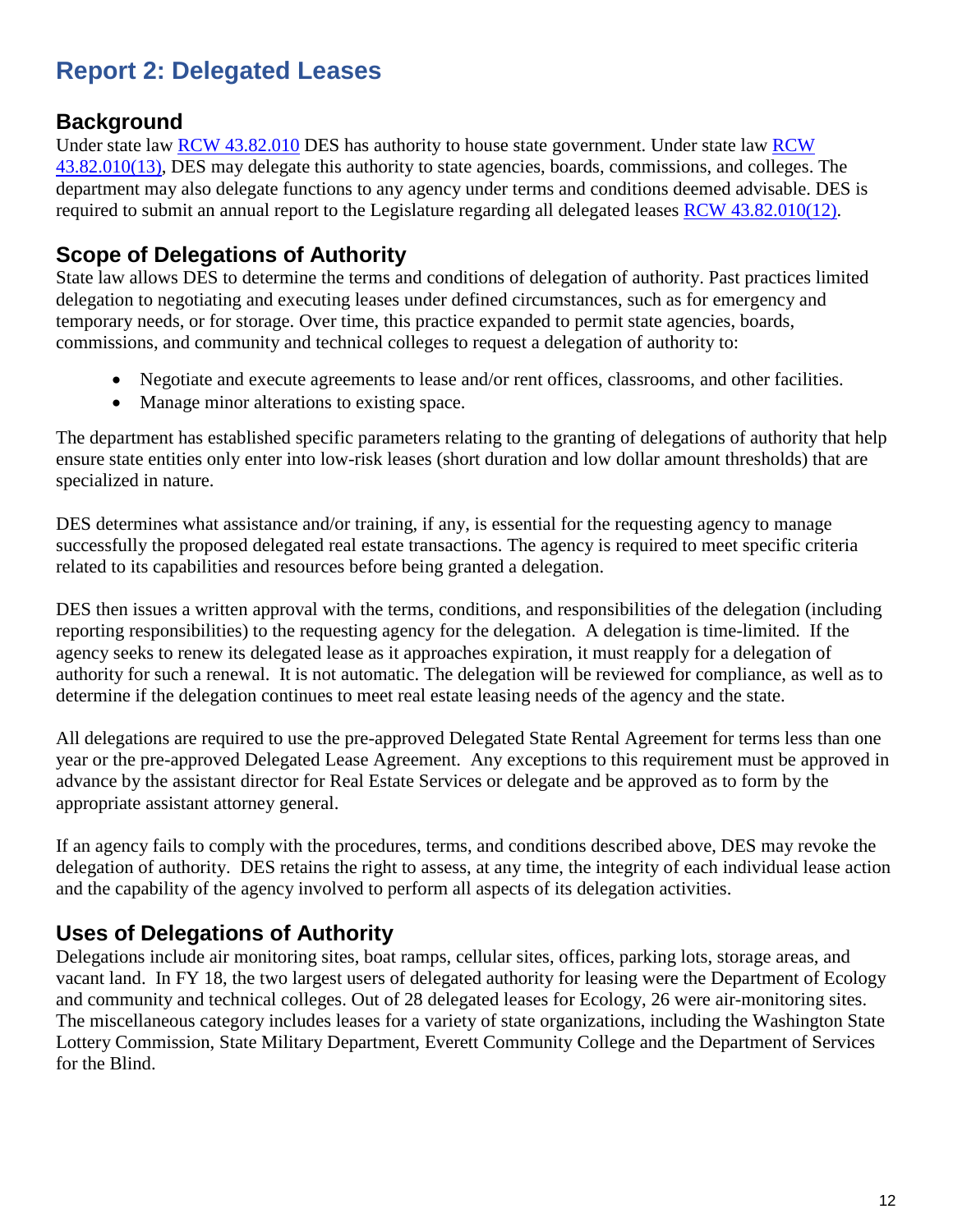#### <span id="page-12-0"></span>**Leases Executed Under Delegations of Authority in FY 18**

In FY 18, DES granted 20 delegations for new leases and 57 delegations for renewals of leases. These 77 leases represented annualized costs of over \$1,000,000.

| <b>Fiscal Year</b> | # of Delegated<br>Leases | <b>Square Feet</b> | Annualized<br>Lease Cost |                                                                                             |
|--------------------|--------------------------|--------------------|--------------------------|---------------------------------------------------------------------------------------------|
| 2008               | 159                      | 92,475             | \$815,783                |                                                                                             |
| 2009               | 123                      | 67,185             | \$880,346                |                                                                                             |
| 2010               | 89                       | 95,616             | \$1,342,140              |                                                                                             |
| 2011               | 58                       | 100,610            | \$1,021,844              |                                                                                             |
| 2012               | 64                       | 95,233             | \$1,855,548              |                                                                                             |
| 2013               | 54                       | 66,469             | \$1,048,295              |                                                                                             |
| 2014               | 61                       | 45,567             | \$935,626                | 2008<br>2009<br>2010<br>2013<br>2014<br><b>2015</b><br>2016<br>2012<br>2018<br>2011<br>2017 |
| 2015               | 77                       | 118,015            | \$1,141,879              |                                                                                             |
| 2016               | 31                       | 73,656             | \$684,009                |                                                                                             |
| 2017               | 62                       | 32,484             | \$833,866                |                                                                                             |
| 2018               | 77                       | 99,737             | \$1,042,393              |                                                                                             |

#### <span id="page-12-1"></span>**Figure 10: Delegations of Authority**

#### <span id="page-12-2"></span>**Figure 11: Number of Delegated Leases by Agency in FY 18**

|               |                                      | # of Delegated | % of Total              |
|---------------|--------------------------------------|----------------|-------------------------|
|               | Agency                               | Leases         | <b>Delegated Leases</b> |
| 1.            | Dept of Ecology                      | 28             | 36.36%                  |
| 2.            | Colleges                             | 17             | 22.08%                  |
| 3.            | Superintendent of Public Instruction | 6              | 7.79%                   |
| 4.            | Dept of Transportation               | 6              | 7.79%                   |
| 5.            | Dept of Natural Resources            | 4              | 5.19%                   |
|               | <b>Others</b>                        | 16             | 20.78%                  |
| <b>TOTALS</b> |                                      | 77             |                         |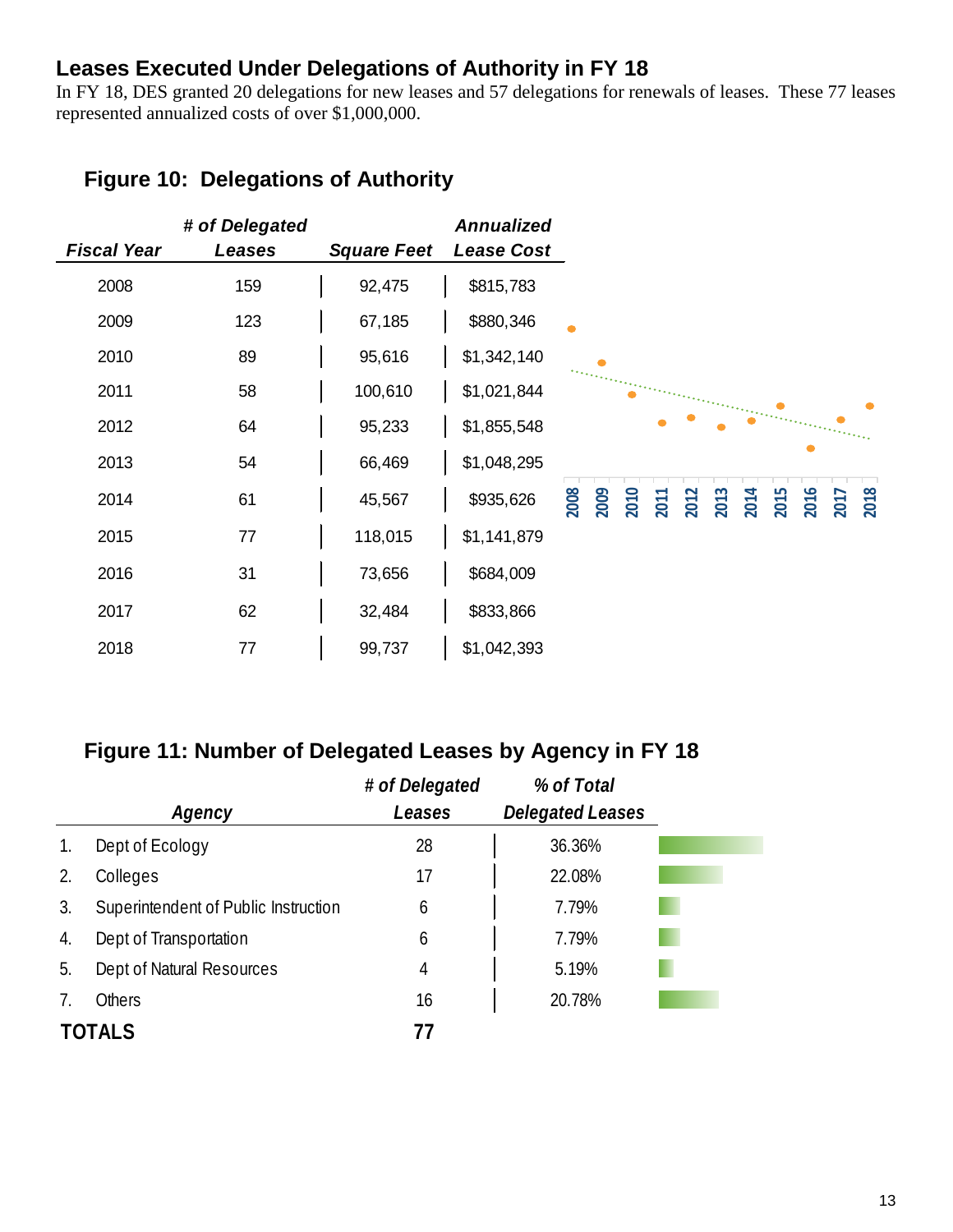|    |                     |                | % of Total |
|----|---------------------|----------------|------------|
|    | Type of Use         | # of Leases    | Leases     |
| 1. | Air Monitoring      | 26             | 33.77%     |
| 2. | Office              | 21             | 27.27%     |
| 3. | Classroom           | 13             | 16.88%     |
| 4. | Warehouse / Storage | 6              | 7.79%      |
| 5. | Residential         | 4              | 5.19%      |
| 6. | Parking / Land      | 3              | 3.90%      |
| 7. | Miscellaneous       | $\overline{2}$ | 2.60%      |
| 8. | Aircraft Hangar     | 2              | 2.60%      |

## <span id="page-13-0"></span>**Figure 12: Number of Delegated Leases by Type of Use in FY 18**

## <span id="page-13-1"></span>**Figure 13: Duration of Delegated Leases**

| <b>Fiscal Year</b> | $% < 2$ Years | %2-5 Years | $% > 5$ Years |                                                                      |
|--------------------|---------------|------------|---------------|----------------------------------------------------------------------|
| 2010               | 83.00%        | 17.00%     | 0.00%         |                                                                      |
| 2011               | 90.00%        | 10.00%     | 0.00%         |                                                                      |
| 2012               | 89.00%        | 11.00%     | 0.00%         |                                                                      |
| 2013               | 75.00%        | 25.00%     | 0.00%         | Ο                                                                    |
| 2014               | 75.00%        | 25.00%     | 0.00%         |                                                                      |
| 2015               | 76.00%        | 21.30%     | 1.30%         |                                                                      |
| 2016               | 61.00%        | 39.00%     | 0.00%         | 2011<br>2012<br>2018<br>2010<br>2013<br>2014<br>2015<br>2016<br>2017 |
| 2017               | 82.26%        | 16.13%     | 1.61%         | $\bullet\%$ < 2 Years $\bullet\%$ 2-5 Years                          |
| 2018               | 76.62%        | 23.38%     | 0.00%         |                                                                      |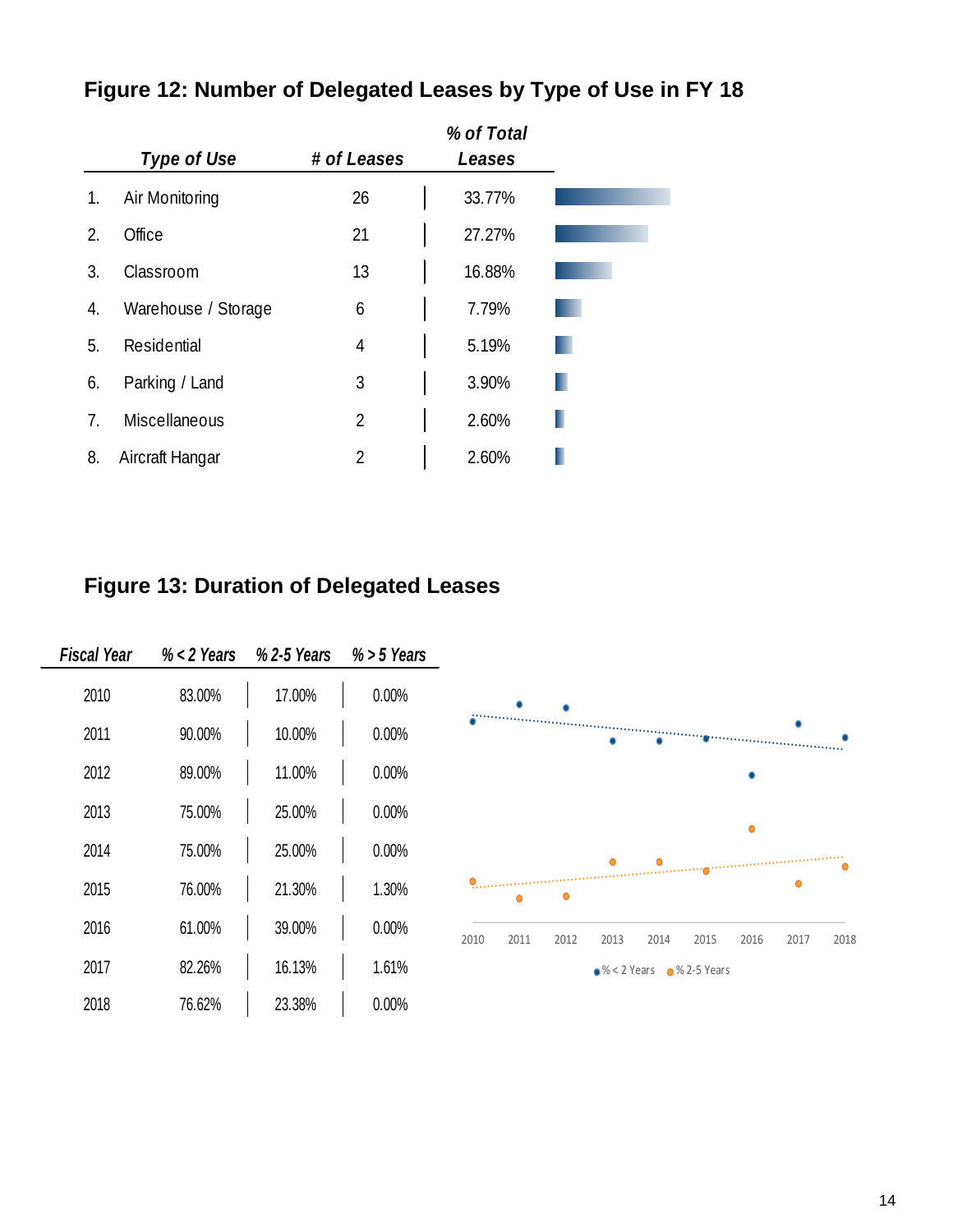## Appendix A: Lease Transactions Related to Privately Owned Facilities in FY 18

#### **Extensions:**

| Agency                                | City      | <b>Start Date</b> | <b>Stop Date</b> | Use               | Square<br>Feet | <b>Monthly</b><br><b>Base Rent</b> | <b>Net Effective</b><br><b>Annual Base</b><br>Rent | <b>Net</b><br><b>Effective</b><br>Annual<br>Base<br>Rent/SF | White-<br>stone<br>OPEX/<br><b>SF</b> | Full<br>Service<br><b>Net</b><br><b>Effective</b><br>Rent/SF/<br>Year | Lease<br>Kind |
|---------------------------------------|-----------|-------------------|------------------|-------------------|----------------|------------------------------------|----------------------------------------------------|-------------------------------------------------------------|---------------------------------------|-----------------------------------------------------------------------|---------------|
| Agriculture, Dept. of                 | Pasco     | 09/01/2017        | 07/31/2018       | Office            | 986            | \$1,575.00                         | \$21,084.00                                        | \$21.38                                                     | \$0.00                                | \$21.38                                                               | Extension     |
| Agriculture, Dept. of                 | Pasco     | 08/01/2017        | 07/31/2018       | Office            | 2,352          | \$2,300.00                         | \$27,600.00                                        | \$11.73                                                     | \$2.31                                | \$14.04                                                               | Extension     |
| Children, Youth, & Families, Dept. of | Tacoma    | 02/01/2018        | 06/30/2018       | Office            | 5,151          | \$8,015.87                         | \$96,190.44                                        | \$18.67                                                     | \$2.89                                | \$21.56                                                               | Extension     |
| Corrections, Dept. of                 | Ephrata   | 11/01/2017        | 10/31/2018       | Office            | 3,041          | \$1,744.40                         | \$25,668.69                                        | \$8.44                                                      | \$1.47                                | \$9.91                                                                | Extension     |
| Fish & Wildlife, Dept. of             | Tumwater  | 11/01/2017        | 02/28/2018       | Warehouse/Storage | 21,050         | \$8,200.00                         | \$98,400.00                                        | \$4.67                                                      | \$0.88                                | \$5.55                                                                | Extension     |
| Licensing, Dept. of                   | Shoreline | 02/01/2018        | 04/30/2018       | Office            | 3,346          | \$5,884.33                         | \$70,611.96                                        | \$21.10                                                     | \$1.20                                | \$22.30                                                               | Extension     |
| Licensing, Dept. of                   | Seattle   | 11/01/2017        | 04/30/2019       | Office            | 2,764          | \$7,831.33                         | \$93,975.96                                        | \$34.00                                                     | \$0.00                                | \$34.00                                                               | Extension     |
| Licensing, Dept. of                   | Seattle   | 2/1/2018          | 10/31/2018       | Office            | 744            | \$2,108.00                         | \$25,296.00                                        | \$34.00                                                     | \$0.00                                | \$34.00                                                               | Extension     |
| Services for the Blind, Dept. of      | Spokane   | 04/01/2018        | 09/30/2018       | Office            | 1.891          | \$3,141.42                         | \$40,973.04                                        | \$21.67                                                     | \$0.00                                | \$21.67                                                               | Extension     |

**Total Extensions: 41,325 \$40,800.35 \$499,800.09**

<span id="page-14-0"></span>

| New Space:                                                   |               |                   |                  |                   |                |                             |                                                    |                                                             |                                       |                                                                       |               |
|--------------------------------------------------------------|---------------|-------------------|------------------|-------------------|----------------|-----------------------------|----------------------------------------------------|-------------------------------------------------------------|---------------------------------------|-----------------------------------------------------------------------|---------------|
| Agency                                                       | City          | <b>Start Date</b> | <b>Stop Date</b> | Use               | Square<br>Feet | Monthly<br><b>Base Rent</b> | <b>Net Effective</b><br><b>Annual Base</b><br>Rent | <b>Net</b><br><b>Effective</b><br>Annual<br>Base<br>Rent/SF | White-<br>stone<br>OPEX/<br><b>SF</b> | Full<br>Service<br><b>Net</b><br><b>Effective</b><br>Rent/SF/<br>Year | Lease<br>Kind |
| Aging and Disabilities, Southwest<br>Agency on               | Stevenson     | 7/1/2017          | 6/30/2022        | Office            | 225            | \$410.28                    | \$4,923.36                                         | \$21.88                                                     | \$0.00                                | \$21.88                                                               | <b>New</b>    |
| Agriculture, Dept. of                                        | Chelan        | 6/1/2018          | 5/31/2019        | Office            | 1,000          | \$950.00                    | \$11,400.00                                        | \$11.40                                                     | \$0.00                                | \$11.40                                                               | <b>New</b>    |
| Clark College                                                | Vancouver     | 9/1/2017          | 8/31/2018        | Classroom         | 3,600          | \$0.00                      | \$0.00                                             | \$0.00                                                      | \$0.00                                | \$0.00                                                                | New           |
| Corrections, Dept. of                                        | Okanogan      | 7/1/2017          | 6/30/2022        | Office            | 2,405          | \$3,941.67                  | \$47,300.04                                        | \$19.67                                                     | \$2.56                                | \$22.23                                                               | New           |
| Corrections, Dept. of                                        | Olympia       | 7/1/2017          | 6/30/2022        | Office            | 6,397          | \$7,042.06                  | \$84,504.72                                        | \$13.21                                                     | \$1.35                                | \$14.56                                                               | New           |
| Corrections, Dept. of                                        | Olympia       | 8/1/2017          | 7/31/2019        | Warehouse/Storage | 20,956         | \$10,987.00                 | \$131,844.00                                       | \$6.29                                                      | \$2.79                                | \$9.08                                                                | New           |
| Ecology, Dept. of                                            | Bellingham    | 12/1/2017         | 11/30/2027       | Multiuse          | 9,997          | \$16,639.42                 | \$212,152.50                                       | \$21.22                                                     | \$2.29                                | \$23.51                                                               | New           |
| Employment Security, Dept. of                                | Renton        | 8/1/2017          | 5/31/2019        | Office            | 424            | \$742.00                    | \$8,904.00                                         | \$21.00                                                     | \$0.00                                | \$21.00                                                               | <b>New</b>    |
| Employment Security, Dept. of -<br>Leasing to Private Entity | Port Townsend | 11/1/2017         | 9/30/2019        | Office            | 1,002          | \$1,828.73                  | \$21,944.76                                        | \$21.90                                                     | \$2.64                                | \$24.54                                                               | New           |
| Fish & Wildlife, Dept. of                                    | Ridgefield    | 7/1/2017          | 6/30/2027        | Multiuse          | 31,400         | \$46,890.67                 | \$649,923.62                                       | \$20.70                                                     | \$2.64                                | \$23.34                                                               | New           |
| Freight Mobility Strategic Investment<br>Board               | Olympia       | 9/1/2017          | 8/31/2022        | Office            | 900            | \$1,349.25                  | \$16,191.00                                        | \$17.99                                                     | \$1.60                                | \$19.59                                                               | <b>New</b>    |
| Gambling Commission, Washington<br>State                     | Ferndale      | 3/1/2018          | 2/28/2019        | Office            | 125            | \$395.00                    | \$4,740.00                                         | \$37.92                                                     | \$0.00                                | \$37.92                                                               | <b>New</b>    |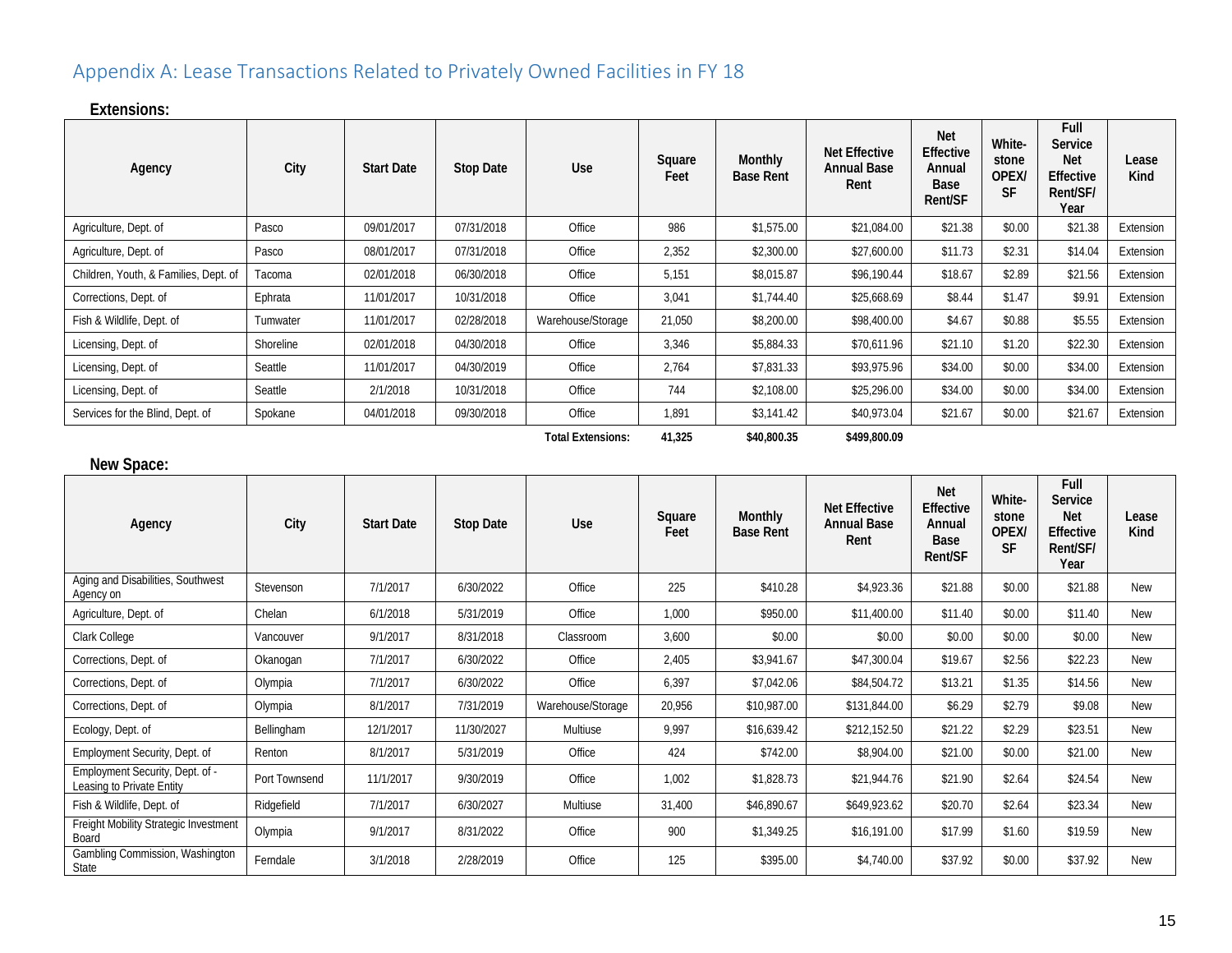| Agency                                                            | City          | <b>Start Date</b> | <b>Stop Date</b> | Use               | Square<br>Feet | Monthly<br><b>Base Rent</b> | <b>Net Effective</b><br><b>Annual Base</b><br>Rent | <b>Net</b><br>Effective<br>Annual<br>Base<br>Rent/SF | White-<br>stone<br>OPEX/<br><b>SF</b> | Full<br><b>Service</b><br><b>Net</b><br>Effective<br>Rent/SF/<br>Year | Lease<br>Kind |
|-------------------------------------------------------------------|---------------|-------------------|------------------|-------------------|----------------|-----------------------------|----------------------------------------------------|------------------------------------------------------|---------------------------------------|-----------------------------------------------------------------------|---------------|
| Governor's Office of the Education<br>Ombuds                      | Seattle       | 5/1/2018          | 4/30/2019        | Office            | 297            | \$1,225.00                  | \$14,700.00                                        | \$49.49                                              | \$0.00                                | \$49.49                                                               | <b>New</b>    |
| Health Care Authority                                             | Olympia       | 7/1/2017          | 6/30/2022        | Office            | 7,126          | \$11,579.75                 | \$138,957.00                                       | \$19.50                                              | \$2.79                                | \$22.29                                                               | <b>New</b>    |
| Health Care Authority                                             | Seattle       | 12/1/2017         | 11/30/2022       | Office            | 1,765          | \$3,530.00                  | \$44,478.00                                        | \$25.20                                              | \$0.00                                | \$25.20                                                               | <b>New</b>    |
| Health, Dept. of                                                  | Shoreline     | 7/1/2017          | 6/30/2022        | Multiuse          | 3,800          | \$2,217.83                  | \$26,613.96                                        | \$7.00                                               | \$1.20                                | \$8.20                                                                | <b>New</b>    |
| Hispanic Affairs, Commission on                                   | Granger       | 10/1/2017         | 9/30/2018        | Office            | 300            | \$250.00                    | \$3,000.00                                         | \$10.00                                              | \$0.00                                | \$10.00                                                               | <b>New</b>    |
| Industrial Insurance Appeals, Board<br>οf                         | Yakima        | 11/1/2017         | 10/31/2022       | Office            | 4,133          | \$7,100.00                  | \$85,200.00                                        | \$20.61                                              | \$2.49                                | \$23.10                                                               | <b>New</b>    |
| Labor & Industries, Dept. of                                      | Kennewick     | 7/1/2017          | 6/30/2021        | Office            | 346            | \$440.86                    | \$5,476.29                                         | \$15.83                                              | \$0.00                                | \$15.83                                                               | <b>New</b>    |
| Labor & Industries, Dept. of                                      | Sequim        | 8/1/2017          | 7/31/2027        | Office            | 3,043          | \$5,261.85                  | \$64,663.74                                        | \$21.25                                              | \$0.00                                | \$21.25                                                               | <b>New</b>    |
| Labor & Industries, Dept. of                                      | Silverdale    | 10/1/2017         | 9/30/2027        | Office            | 8,699          | \$16,673.08                 | \$200,076.96                                       | \$23.00                                              | \$0.00                                | \$23.00                                                               | New           |
| Licensing, Dept. of                                               | Shoreline     | 2/1/2018          | 1/31/2028        | Office            | 6,741          | \$17,723.20                 | \$212,678.40                                       | \$31.55                                              | \$2.43                                | \$33.98                                                               | <b>New</b>    |
| Liquor & Cannabis Board                                           | Wenatchee     | 6/1/2018          | 5/31/2023        | Office            | 1,300          | \$2,058.00                  | \$24,696.00                                        | \$19.00                                              | \$0.00                                | \$19.00                                                               | <b>New</b>    |
| Liquor & Cannabis Board                                           | Yakima        | 1/1/2018          | 12/31/2022       | Office            | 1,740          | \$2.465.00                  | \$29,580.00                                        | \$17.00                                              | \$0.00                                | \$17.00                                                               | <b>New</b>    |
| Lieutenant Governor, Office of the                                | Seattle       | 7/21/2017         | 1/21/2018        | Office            | 300            | \$900.00                    | \$8,510.54                                         | \$28.37                                              | \$0.00                                | \$28.37                                                               | <b>New</b>    |
| Services for the Blind, Dept. of                                  | Yakima        | 8/1/2017          | 7/31/2027        | Office            | 2,837          | \$4,846.54                  | \$90,145.68                                        | \$31.78                                              | \$0.00                                | \$31.78                                                               | <b>New</b>    |
| Social & Health Services, Dept. of                                | Everett       | 9/1/2017          | 8/31/2027        | Office            | 17,000         | \$32,229.17                 | \$364,154.17                                       | \$21.42                                              | \$0.00                                | \$21.42                                                               | <b>New</b>    |
| Social & Health Services, Dept. of                                | Friday Harbor | 6/1/2018          | 5/31/2023        | Office            | 825            | \$1,327.00                  | \$15,924.00                                        | \$19.30                                              | \$2.64                                | \$21.94                                                               | <b>New</b>    |
| Social & Health Services, Dept. of                                | Lakewood      | 1/1/2018          | 12/31/2022       | Residential       | 3,800          | \$3,400.00                  | \$40,800.00                                        | \$10.74                                              | \$2.89                                | \$13.63                                                               | <b>New</b>    |
| Social & Health Services, Dept. of                                | Renton        | 4/1/2018          | 3/31/2028        | Office            | 16,500         | \$33,687.60                 | \$414,013.08                                       | \$25.09                                              | \$0.00                                | \$25.09                                                               | <b>New</b>    |
| Social & Health Services, Dept. of                                | Spokane       | 11/1/2017         | 10/31/2022       | Office            | 8,207          | \$14,362.25                 | \$169,474.55                                       | \$20.65                                              | \$0.00                                | \$20.65                                                               | <b>New</b>    |
| Social & Health Services, Dept. of                                | Tacoma        | 8/1/2017          | 5/31/2021        | Office            | 951            | \$1,457.96                  | \$17,495.52                                        | \$18.40                                              | \$0.00                                | \$18.40                                                               | <b>New</b>    |
| Social & Health Services, Dept. of                                | Tumwater      | 7/1/2017          | 12/31/2020       | Office            | 1,134          | \$1,795.24                  | \$21,542.88                                        | \$19.00                                              | \$0.00                                | \$19.00                                                               | <b>New</b>    |
| Social & Health Services, Dept. of                                | Tumwater      | 7/1/2017          | 6/30/2022        | Office            | 1,696          | \$2,753.17                  | \$33,038.04                                        | \$19.48                                              | \$2.79                                | \$22.27                                                               | New           |
| Social & Health Services, Dept. of                                | Tumwater      | 7/1/2017          | 6/30/2022        | Office            | 5,338          | \$8,665.35                  | \$103,984.20                                       | \$19.48                                              | \$2.79                                | \$22.27                                                               | <b>New</b>    |
| Social & Health Services, Dept. of                                | Vancouver     | 7/1/2017          | 10/31/2020       | Office            | 566            | \$919.75                    | \$11,037.00                                        | \$19.50                                              | \$0.00                                | \$19.50                                                               | <b>New</b>    |
| Social & Health Services, Dept. of -<br>Leasing to Private Entity | Auburn        | 5/1/2018          | 8/31/2020        | Office            | 200            | \$332.67                    | \$3,992.04                                         | \$19.96                                              | \$0.00                                | \$19.96                                                               | <b>New</b>    |
|                                                                   |               |                   |                  | <b>Total New:</b> | 177,075        | \$268,377.35                | \$3,338,060.04                                     |                                                      |                                       |                                                                       |               |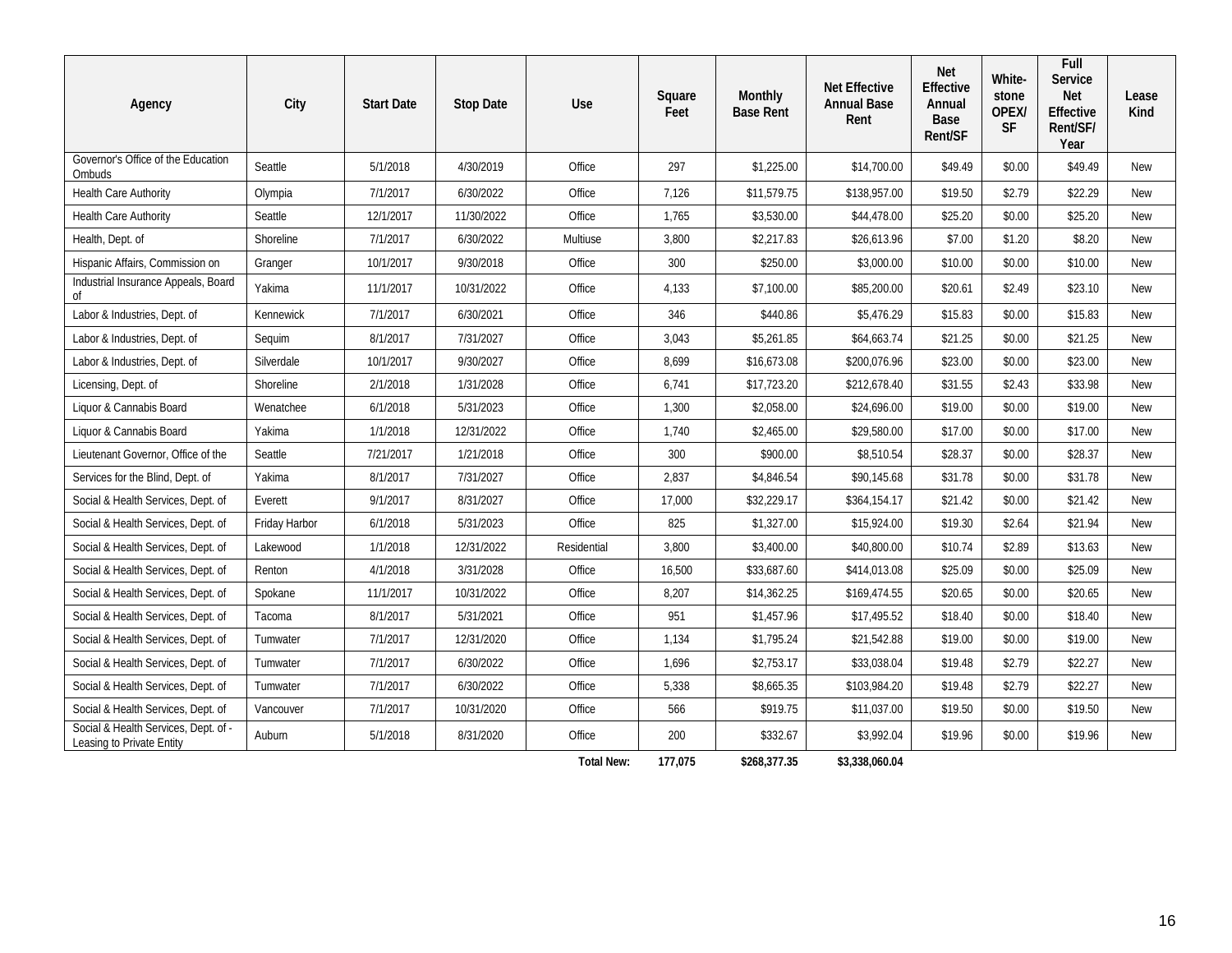#### **Renewals:**

| Agency                                  | City         | <b>Start Date</b> | <b>Stop Date</b> | <b>Use</b>        | Square<br>Feet | Monthly<br><b>Base Rent</b> | <b>Net Effective</b><br><b>Annual Base</b><br>Rent | <b>Net</b><br>Effective<br>Annual<br>Base<br>Rent/SF | White-<br>stone<br>OPEX/<br><b>SF</b> | Full<br><b>Service</b><br><b>Net</b><br><b>Effective</b><br>Rent/SF/<br>Year | Lease<br>Kind |
|-----------------------------------------|--------------|-------------------|------------------|-------------------|----------------|-----------------------------|----------------------------------------------------|------------------------------------------------------|---------------------------------------|------------------------------------------------------------------------------|---------------|
| Accountancy, State Board of             | Olympia      | 7/1/2017          | 6/30/2022        | Office            | 4,129          | \$6,021.46                  | \$72,257.52                                        | \$17.50                                              | \$0.00                                | \$17.50                                                                      | Renewal       |
| Administrative Hearings, Office of      | Olympia      | 7/1/2017          | 6/30/2022        | Office            | 17,836         | \$27,125.58                 | \$325,506.96                                       | \$18.25                                              | \$2.79                                | \$21.04                                                                      | Renewal       |
| Agriculture, Dept. of                   | Chehalis     | 1/1/2018          | 12/31/2018       | Office            | 200            | \$95.83                     | \$1,149.96                                         | \$5.75                                               | \$0.00                                | \$5.75                                                                       | Renewal       |
| Agriculture, Dept. of                   | Kennewick    | 5/1/2018          | 4/30/2023        | Office            | 182            | \$420.00                    | \$5,040.00                                         | \$27.69                                              | \$1.15                                | \$28.84                                                                      | Renewal       |
| Agriculture, Dept. of                   | Kent         | 1/1/2018          | 12/31/2022       | Office            | 2,020          | \$2,812.00                  | \$33,744.00                                        | \$16.70                                              | \$2.23                                | \$18.93                                                                      | Renewal       |
| Agriculture, Dept. of                   | Olympia      | 12/1/2017         | 11/30/2022       | Warehouse/Storage | 5,000          | \$2,750.00                  | \$33,000.00                                        | \$6.60                                               | \$0.41                                | \$7.01                                                                       | Renewal       |
| Agriculture, Dept. of                   | Othello      | 5/1/2018          | 4/30/2023        | Office            | 923            | \$912.60                    | \$10,951.20                                        | \$11.86                                              | \$2.56                                | \$14.42                                                                      | Renewal       |
| Agriculture, Dept. of                   | Spokane      | 3/1/2018          | 2/28/2023        | Office            | 994            | \$1,030.53                  | \$12,592.94                                        | \$12.67                                              | \$0.00                                | \$12.67                                                                      | Renewal       |
| Agriculture, Dept. of                   | Tumwater     | 3/1/2018          | 2/28/2023        | Multiuse          | 15,057         | \$21,500.00                 | \$249,400.00                                       | \$16.56                                              | \$1.60                                | \$18.16                                                                      | Renewal       |
| Agriculture, Dept. of                   | Wapato       | 12/1/2017         | 11/30/2022       | Office            | 1,188          | \$1,529.00                  | \$18,348.00                                        | \$15.44                                              | \$1.15                                | \$16.59                                                                      | Renewal       |
| Attorney General, Office of the         | Port Angeles | 8/1/2017          | 7/31/2022        | Office            | 3,052          | \$5,569.90                  | \$66,838.80                                        | \$21.90                                              | \$1.26                                | \$23.16                                                                      | Renewal       |
| Attorney General, Office of the         | Port Orchard | 11/1/2017         | 10/31/2019       | Office            | 100            | \$130.42                    | \$1,565.04                                         | \$15.65                                              | \$0.00                                | \$15.65                                                                      | Renewal       |
| Attorney General, Office of the         | Seattle      | 7/1/2017          | 6/30/2022        | Office            | 129,977        | \$434,881.37                | \$5,511,024.72                                     | \$42.40                                              | \$0.00                                | \$42.40                                                                      | Renewal       |
| Auditor, Office of the State            | Bellingham   | 5/1/2018          | 4/30/2023        | Office            | 2,412          | \$5,398.28                  | \$64,779.36                                        | \$26.86                                              | \$1.26                                | \$28.12                                                                      | Renewal       |
| Auditor, Office of the State            | Kennewick    | 3/1/2018          | 2/28/2023        | Office            | 2,028          | \$2,788.50                  | \$33,462.00                                        | \$16.50                                              | \$0.00                                | \$16.50                                                                      | Renewal       |
| Auditor, Office of the State            | Spokane      | 5/1/2018          | 4/30/2023        | Office            | 3,507          | \$5,845.00                  | \$67,802.00                                        | \$19.33                                              | \$0.00                                | \$19.33                                                                      | Renewal       |
| Blind, Dept. of Services for the        | Kennewick    | 7/1/2017          | 6/30/2022        | Office            | 1,006          | \$350.00                    | \$4,200.00                                         | \$4.17                                               | \$0.00                                | \$4.17                                                                       | Renewal       |
| Children, Youth, & Families, Dept. of   | Olympia      | 1/1/2018          | 12/31/2019       | Office            | 6,071          | \$8,145.26                  | \$97,743.12                                        | \$16.10                                              | \$1.60                                | \$17.70                                                                      | Renewal       |
| Clark College                           | Vancouver    | 10/1/2017         | 9/30/2022        | Office            | 13,683         | \$29,646.50                 | \$355,758.00                                       | \$26.00                                              | \$0.00                                | \$26.00                                                                      | Renewal       |
| Commerce, Dept. of                      | Spokane      | 7/1/2017          | 6/30/2022        | Office            | 1,501          | \$2,001.33                  | \$24,015.96                                        | \$16.00                                              | \$0.00                                | \$16.00                                                                      | Renewal       |
| <b>Community and Technical Colleges</b> | Olympia      | 12/1/2017         | 11/30/2018       | Parking           | $\mathbf 0$    | \$1,000.00                  | \$12,000.00                                        | \$0.00                                               | \$0.00                                | \$0.00                                                                       | Renewal       |
| Community Colleges of Spokane           | Republic     | 5/1/2018          | 6/30/2019        | Office            | 4,888          | \$4,888.00                  | \$58,656.00                                        | \$12.00                                              | \$2.56                                | \$14.56                                                                      | Renewal       |
| Corrections, Dept. of                   | Gig Harbor   | 1/22/2018         | 1/21/2023        | Miscellaneous     | $\mathbf 0$    | \$1,866.24                  | \$120,215.76                                       | \$0.00                                               | \$0.00                                | \$0.00                                                                       | Renewal       |
| Corrections, Dept. of                   | Goldendale   | 9/1/2017          | 8/31/2022        | Office            | 1,398          | \$1,951.38                  | \$23,416.56                                        | \$16.75                                              | \$2.38                                | \$19.13                                                                      | Renewal       |
| Corrections, Dept. of                   | Lakewood     | 6/1/2018          | 5/31/2023        | Office            | 4,290          | \$6,792.50                  | \$77,220.00                                        | \$18.00                                              | \$2.46                                | \$20.46                                                                      | Renewal       |
| Corrections, Dept. of                   | Longview     | 6/1/2018          | 5/31/2023        | Office            | 5,943          | \$10,400.25                 | \$124,803.00                                       | \$21.00                                              | \$2.29                                | \$23.29                                                                      | Renewal       |
| Corrections, Dept. of                   | Lynnwood     | 5/1/2018          | 4/30/2023        | Office            | 4,607          | \$8,446.16                  | \$99,664.69                                        | \$21.63                                              | \$1.03                                | \$22.66                                                                      | Renewal       |
| Corrections, Dept. of                   | Olympia      | 4/1/2018          | 3/31/2023        | Office            | 3,982          | \$5,973.00                  | \$71,676.00                                        | \$18.00                                              | \$2.79                                | \$20.79                                                                      | Renewal       |
| Corrections, Dept. of                   | Seattle      | 6/1/2018          | 5/31/2023        | Office            | 3,473          | \$6,800.00                  | \$81,600.00                                        | \$23.50                                              | \$3.55                                | \$27.05                                                                      | Renewal       |
| Corrections, Dept. of                   | Spokane      | 6/1/2018          | 5/31/2023        | Office            | 3,867          | \$5,313.90                  | \$48,552.58                                        | \$12.56                                              | \$2.24                                | \$14.80                                                                      | Renewal       |
| Corrections, Dept. of                   | Tacoma       | 7/1/2017          | 6/30/2019        | Miscellaneous     | $\mathbf{0}$   | \$428.40                    | \$5,140.80                                         | \$0.00                                               | \$0.00                                | \$0.00                                                                       | Renewal       |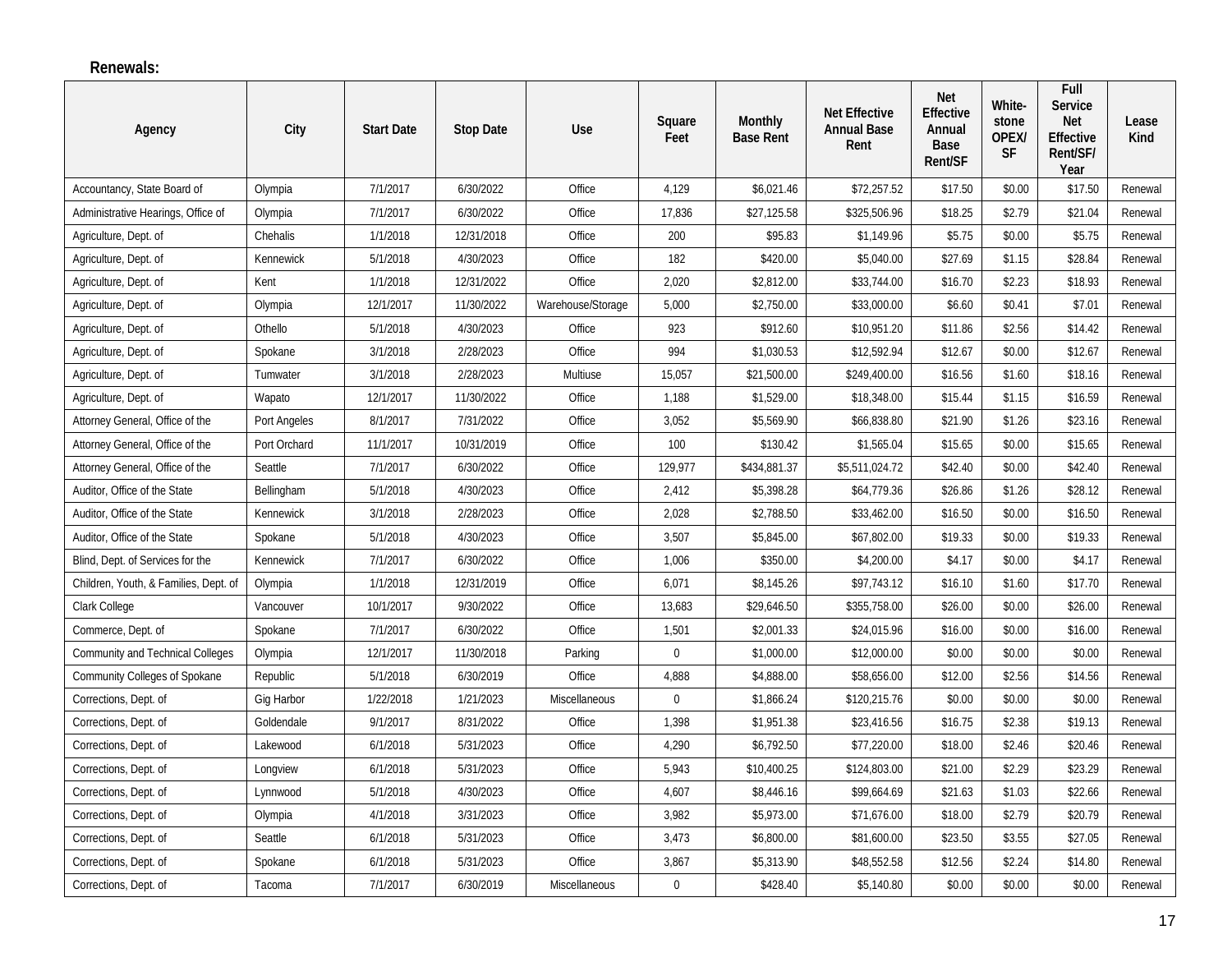| Agency                                                   | City          | <b>Start Date</b> | <b>Stop Date</b> | Use               | Square<br>Feet | Monthly<br><b>Base Rent</b> | <b>Net Effective</b><br><b>Annual Base</b><br>Rent | <b>Net</b><br>Effective<br>Annual<br>Base<br>Rent/SF | White-<br>stone<br>OPEX/<br>SF | Full<br>Service<br><b>Net</b><br>Effective<br>Rent/SF/<br>Year | Lease<br>Kind |
|----------------------------------------------------------|---------------|-------------------|------------------|-------------------|----------------|-----------------------------|----------------------------------------------------|------------------------------------------------------|--------------------------------|----------------------------------------------------------------|---------------|
| Corrections, Dept. of                                    | Tacoma        | 4/1/2018          | 3/31/2023        | Office            | 44,735         | \$79,628.30                 | \$955,539.60                                       | \$21.36                                              | \$1.03                         | \$22.39                                                        | Renewal       |
| Corrections, Dept. of                                    | Toppenish     | 6/1/2018          | 5/31/2023        | Office            | 2,121          | \$2,872.19                  | \$30,224.28                                        | \$14.25                                              | \$0.00                         | \$14.25                                                        | Renewal       |
| Early Learning, Dept. of                                 | Mount Vernon  | 3/1/2018          | 2/28/2023        | Office            | 215            | \$349.38                    | \$4,192.56                                         | \$19.50                                              | \$2.39                         | \$21.89                                                        | Renewal       |
| Ecology, Dept. of                                        | Lacey         | 2/1/2018          | 1/31/2023        | Parking           | $\mathbf 0$    | \$1,865.00                  | \$22,380.00                                        | \$0.00                                               | \$0.00                         | \$0.00                                                         | Renewal       |
| Ecology, Dept. of                                        | Lacey         | 2/1/2018          | 1/31/2023        | Multiuse          | 8,808          | \$6,925.00                  | \$81,715.00                                        | \$9.28                                               | \$1.04                         | \$10.32                                                        | Renewal       |
| Ecology, Dept. of                                        | Tacoma        | 10/1/2017         | 9/30/2022        | Miscellaneous     | 3,250          | \$2,600.00                  | \$31,200.00                                        | \$9.60                                               | \$0.00                         | \$9.60                                                         | Renewal       |
| <b>Edmonds Community College</b>                         | Everett       | 9/1/2017          | 8/31/2022        | Multiuse          | 5,993          | \$2,503.94                  | \$30,955.87                                        | \$5.17                                               | \$2.64                         | \$7.81                                                         | Renewal       |
| Edmonds Community College -<br>Leasing to Private Entity | Everett       | 6/1/2018          | 5/31/2023        | Multiuse          | 6,500          | \$14,066.51                 | \$176,785.18                                       | \$27.20                                              | \$0.00                         | \$27.20                                                        | Renewal       |
| Employment Security, Dept. of                            | Port Townsend | 11/1/2017         | 9/30/2019        | Office            | 2,005          | \$3,657.45                  | \$43,889.40                                        | \$21.89                                              | \$0.00                         | \$21.89                                                        | Renewal       |
| Employment Security, Dept. of                            | Stevenson     | 7/1/2017          | 6/30/2022        | Office            | 225            | \$364.88                    | \$4,378.56                                         | \$19.46                                              | \$0.00                         | \$19.46                                                        | Renewal       |
| Employment Security, Dept. of                            | Lacey         | 12/1/2017         | 11/30/2022       | Office            | 31,278         | \$46,917.00                 | \$563,004.00                                       | \$18.00                                              | \$2.39                         | \$20.39                                                        | Renewal       |
| Enterprise Services, Dept. of                            | Tumwater      | 3/18/2018         | 3/17/2021        | Parking           | $\mathbf 0$    | \$4,080.00                  | \$49,945.72                                        | \$0.00                                               | \$0.00                         | \$0.00                                                         | Renewal       |
| <b>Everett Community College</b>                         | Marysville    | 7/1/2017          | 6/30/2022        | Multiuse          | 9,214          | \$12,861.20                 | \$154,334.40                                       | \$16.75                                              | \$2.64                         | \$19.39                                                        | Renewal       |
| Financial Institutions, Dept. of                         | Tumwater      | 3/1/2018          | 2/28/2023        | Office            | 46,086         | \$74,812.94                 | \$838,626.28                                       | \$18.20                                              | \$2.79                         | \$20.99                                                        | Renewal       |
| Fish & Wildlife, Dept. of                                | Tumwater      | 3/1/2018          | 2/28/2023        | Warehouse/Storage | 21,050         | \$8,200.00                  | \$98,400.00                                        | \$4.67                                               | \$2.79                         | \$7.46                                                         | Renewal       |
| Gambling Commission, Washington<br>State                 | Spokane       | 12/1/2017         | 11/30/2022       | Office            | 3,338          | \$4,589.00                  | \$55,068.00                                        | \$16.50                                              | \$0.00                         | \$16.50                                                        | Renewal       |
| Health, Dept. of                                         | Kent          | 9/1/2017          | 8/31/2022        | Office            | 19,455         | \$41,341.88                 | \$496,102.56                                       | \$25.50                                              | \$0.00                         | \$25.50                                                        | Renewal       |
| Industrial Insurance Appeals, Board<br>Οf                | Seattle       | 8/1/2017          | 7/31/2018        | Office            | 13,951         | \$31,099.10                 | \$373,189.20                                       | \$26.75                                              | \$0.00                         | \$26.75                                                        | Renewal       |
| Insurance Commissioner, Office of<br>the                 | Seattle       | 11/1/2017         | 10/31/2022       | Office            | 6,924          | \$2,769.60                  | \$197,887.92                                       | \$28.58                                              | \$0.00                         | \$28.58                                                        | Renewal       |
| Investment Board, State                                  | Elma          | 4/1/2018          | 3/31/2023        | Office            | 242            | \$254.10                    | \$3,127.94                                         | \$12.93                                              | \$1.26                         | \$14.19                                                        | Renewal       |
| Investment Board, State                                  | Olympia       | 3/1/2018          | 2/28/2023        | Office            | 30,118         | \$57,726.17                 | \$692,714.04                                       | \$23.00                                              | \$1.60                         | \$24.60                                                        | Renewal       |
| Labor & Industries, Dept. of                             | Aberdeen      | 8/1/2017          | 7/31/2022        | Office            | 6,310          | \$9,727.92                  | \$116,735.04                                       | \$18.50                                              | \$2.29                         | \$20.79                                                        | Renewal       |
| Labor & Industries, Dept. of                             | Everett       | 6/1/2018          | 5/31/2023        | Office            | 22,848         | \$43,197.00                 | \$556,063.20                                       | \$24.34                                              | \$2.29                         | \$26.63                                                        | Renewal       |
| Labor & Industries, Dept. of                             | Seattle       | 10/1/2017         | 9/30/2022        | Office            | 27,665         | \$91,063.96                 | \$1,092,767.52                                     | \$39.50                                              | \$0.00                         | \$39.50                                                        | Renewal       |
| Labor & Industries, Dept. of                             | Spokane       | 9/1/2017          | 8/31/2022        | Office            | 27,923         | \$41,651.81                 | \$499,821.72                                       | \$17.90                                              | \$0.00                         | \$17.90                                                        | Renewal       |
| Labor & Industries, Dept. of                             | Tukwila       | 9/1/2017          | 8/31/2022        | Office            | 22,984         | \$44,500.00                 | \$534,000.00                                       | \$23.23                                              | \$1.03                         | \$24.26                                                        | Renewal       |
| Labor & Industries, Dept. of                             | Tumwater      | 8/1/2017          | 7/31/2022        | Office            | 51,220         | \$95,610.67                 | \$1,147,328.04                                     | \$22.40                                              | \$2.79                         | \$25.19                                                        | Renewal       |
| Labor & Industries, Dept. of                             | Yakima        | 10/1/2017         | 9/30/2020        | Office            | 18,135         | \$24,935.63                 | \$269,227.56                                       | \$14.85                                              | \$1.29                         | \$30.30                                                        | Renewal       |
| Licensing, Dept. of                                      | Bellevue      | 5/18/2018         | 9/30/2019        | Parking           | $\mathbf 0$    | \$3,500.00                  | \$40,097.99                                        | \$0.00                                               | \$0.00                         | \$0.00                                                         | Renewal       |
| Licensing, Dept. of                                      | Centralia     | 6/1/2018          | 5/31/2023        | Office            | 2,120          | \$2,909.22                  | \$34,910.64                                        | \$16.47                                              | \$2.39                         | \$18.86                                                        | Renewal       |
| Licensing, Dept. of                                      | Ephrata       | 7/1/2017          | 6/30/2022        | Office            | 2,000          | \$2,316.72                  | \$27,800.64                                        | \$13.90                                              | \$2.24                         | \$16.14                                                        | Renewal       |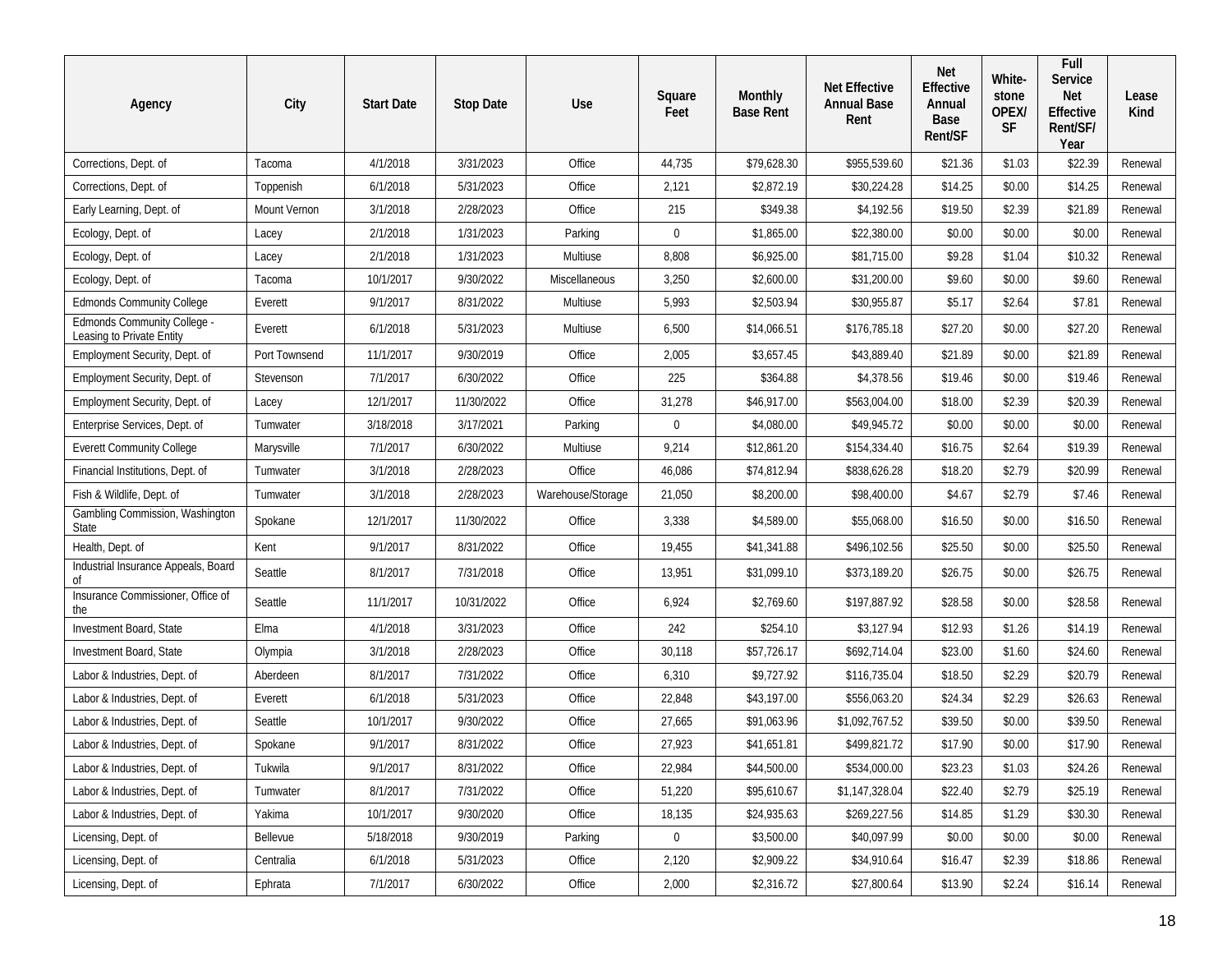| Agency                                                            | City           | <b>Start Date</b> | <b>Stop Date</b> | Use               | Square<br>Feet | Monthly<br><b>Base Rent</b> | <b>Net Effective</b><br><b>Annual Base</b><br>Rent | Net<br><b>Effective</b><br>Annual<br>Base<br>Rent/SF | White-<br>stone<br>OPEX/<br><b>SF</b> | Full<br><b>Service</b><br><b>Net</b><br>Effective<br>Rent/SF/<br>Year | Lease<br>Kind |
|-------------------------------------------------------------------|----------------|-------------------|------------------|-------------------|----------------|-----------------------------|----------------------------------------------------|------------------------------------------------------|---------------------------------------|-----------------------------------------------------------------------|---------------|
| Licensing, Dept. of                                               | Lacey          | 2/1/2018          | 7/31/2020        | Parking           | $\mathbf{0}$   | \$1,543.75                  | \$18,525.00                                        | \$0.00                                               | \$0.00                                | \$0.00                                                                | Renewal       |
| Licensing, Dept. of                                               | Lacey          | 2/1/2018          | 7/31/2020        | Office            | 5,746          | \$8,738.71                  | \$104,864.52                                       | \$18.25                                              | \$2.79                                | \$21.04                                                               | Renewal       |
| Licensing, Dept. of                                               | Moses Lake     | 6/1/2018          | 5/31/2023        | Office            | 3,778          | \$3,711.75                  | \$44,541.00                                        | \$11.79                                              | \$2.24                                | \$14.03                                                               | Renewal       |
| Licensing, Dept. of                                               | Shelton        | 10/1/2017         | 9/30/2022        | Office            | 2,784          | \$3,448.19                  | \$41,378.28                                        | \$14.86                                              | \$2.39                                | \$17.25                                                               | Renewal       |
| Licensing, Dept. of                                               | Vancouver      | 5/1/2018          | 4/30/2023        | Office            | 5,822          | \$11,850.00                 | \$139,830.00                                       | \$24.02                                              | \$2.43                                | \$26.45                                                               | Renewal       |
| Lottery Commission, Washington<br>State                           | Federal Way    | 11/1/2017         | 10/31/2022       | Multiuse          | 5,130          | \$5,355.72                  | \$63,197.50                                        | \$12.32                                              | \$2.23                                | \$14.55                                                               | Renewal       |
| Lottery Commission, Washington<br>State                           | Olympia        | 10/1/2017         | 9/30/2027        | Office            | 26,102         | \$32,170.72                 | \$399,099.60                                       | \$15.29                                              | \$1.60                                | \$16.89                                                               | Renewal       |
| Natural Resources, Dept. of                                       | Long Beach     | 7/1/2017          | 6/30/2022        | Office            | 1,790          | \$819.72                    | \$9,836.64                                         | \$5.50                                               | \$0.00                                | \$5.50                                                                | Renewal       |
| Natural Resources, Dept. of                                       | Olympia        | 11/1/2017         | 10/31/2022       | Warehouse/Storage | 5,000          | \$2,750.00                  | \$33,000.00                                        | \$6.60                                               | \$0.40                                | \$7.00                                                                | Renewal       |
| Parks & Recreation Commission,<br><b>Washington State</b>         | East Wenatchee | 1/1/2018          | 12/31/2022       | Warehouse/Storage | 6,000          | \$6,693.75                  | \$80,325.00                                        | \$13.39                                              | \$0.42                                | \$13.81                                                               | Renewal       |
| Parks & Recreation Commission,<br><b>Washington State</b>         | East Wenatchee | 1/1/2018          | 12/31/2022       | Office            | 7,500          | \$13,387.50                 | \$160,650.00                                       | \$21.42                                              | \$2.42                                | \$23.84                                                               | Renewal       |
| Public Defense, Office of                                         | Olympia        | 7/1/2017          | 6/30/2022        | Office            | 4,663          | \$7,321.00                  | \$87,852.00                                        | \$18.84                                              | \$0.00                                | \$18.84                                                               | Renewal       |
| Public Instruction, Superintendent of                             | Olympia        | 2/1/2018          | 1/31/2023        | Office            | 9,067          | \$14,356.08                 | \$172,272.96                                       | \$19.00                                              | \$2.79                                | \$21.79                                                               | Renewal       |
| Revenue, Dept. of                                                 | Bellingham     | 2/1/2018          | 1/31/2023        | Office            | 8,724          | \$11,312.12                 | \$135,745.44                                       | \$15.56                                              | \$2.29                                | \$17.85                                                               | Renewal       |
| Revenue, Dept. of                                                 | Federal Way    | 10/1/2017         | 9/30/2022        | Office            | 5,418          | \$10,158.75                 | \$121,905.00                                       | \$22.50                                              | \$0.00                                | \$22.50                                                               | Renewal       |
| Revenue, Dept. of                                                 | Tumwater       | 4/1/2018          | 11/30/2026       | Multiuse          | 53,936         | \$75,285.67                 | \$875,941.42                                       | \$16.24                                              | \$2.79                                | \$19.03                                                               | Renewal       |
| Revenue, Dept. of                                                 | Tumwater       | 6/1/2018          | 11/30/2026       | Office            | 96,103         | \$174,186.69                | \$2,060,561.39                                     | \$21.44                                              | \$2.79                                | \$24.23                                                               | Renewal       |
| Social & Health Services, Dept. of -<br>Leasing to Private Entity | Seattle        | 3/1/2018          | 2/28/2023        | Office            | 750            | \$1,786.25                  | \$21,435.00                                        | \$28.58                                              | \$0.00                                | \$28.58                                                               | Renewal       |
| Social & Health Services, Dept. of                                | Bellingham     | 7/1/2017          | 6/30/2022        | Office            | 2,293          | \$3,429.95                  | \$41,159.40                                        | \$17.95                                              | \$0.00                                | \$17.95                                                               | Renewal       |
| Social & Health Services, Dept. of                                | Bellingham     | 6/1/2018          | 8/31/2018        | Office            | 6,778          | \$13,000.00                 | \$156,000.00                                       | \$23.02                                              | \$1.03                                | \$24.05                                                               | Renewal       |
| Social & Health Services, Dept. of                                | Colfax         | 5/1/2018          | 4/30/2023        | Office            | 8,261          | \$10,636.04                 | \$127,632.48                                       | \$15.45                                              | \$2.56                                | \$18.01                                                               | Renewal       |
| Social & Health Services, Dept. of                                | Everett        | 1/1/2018          | 12/31/2019       | Office            | 378            | \$393.12                    | \$4,717.44                                         | \$12.48                                              | \$0.00                                | \$12.48                                                               | Renewal       |
| Social & Health Services, Dept. of                                | Lacey          | 4/1/2018          | 3/31/2023        | Office            | 3,426          | \$5,418.79                  | \$65,025.48                                        | \$18.98                                              | \$0.05                                | \$19.03                                                               | Renewal       |
| Social & Health Services, Dept. of                                | Mount Vernon   | 3/1/2018          | 2/28/2023        | Office            | 53,633         | \$89,388.33                 | \$965,270.88                                       | \$18.00                                              | \$2.39                                | \$20.39                                                               | Renewal       |
| Social & Health Services, Dept. of                                | Seattle        | 8/1/2017          | 7/31/2022        | Office            | 4,440          | \$8,909.60                  | \$108,690.72                                       | \$24.48                                              | \$1.20                                | \$25.68                                                               | Renewal       |
| Social & Health Services, Dept. of                                | Seattle        | 3/1/2018          | 2/28/2023        | Office            | 15,655         | \$32,682.84                 | \$392,194.08                                       | \$25.05                                              | \$3.55                                | \$28.60                                                               | Renewal       |
| Social & Health Services, Dept. of                                | Shelton        | 1/1/2018          | 12/31/2022       | Office            | 20,580         | \$28,426.04                 | \$335,427.27                                       | \$16.30                                              | \$2.64                                | \$18.94                                                               | Renewal       |
| Social & Health Services, Dept. of                                | Spokane        | 10/1/2017         | 9/30/2022        | Office            | 22,865         | \$38,108.33                 | \$434,434.96                                       | \$19.00                                              | \$0.00                                | \$19.00                                                               | Renewal       |
| Social & Health Services, Dept. of                                | Stevenson      | 7/1/2017          | 6/30/2022        | Office            | 6,332          | \$8,838.42                  | \$93,397.04                                        | \$14.75                                              | \$2.64                                | \$17.39                                                               | Renewal       |
| Social & Health Services, Dept. of                                | Tacoma         | 8/1/2017          | 7/31/2022        | Office            | 30,000         | \$51,250.00                 | \$594,500.00                                       | \$19.82                                              | \$2.89                                | \$22.71                                                               | Renewal       |
| Social & Health Services, Dept. of                                | Tacoma         | 6/1/2018          | 5/31/2023        | Office            | 33,997         | \$59,494.75                 | \$543,952.00                                       | \$16.00                                              | \$2.89                                | \$18.89                                                               | Renewal       |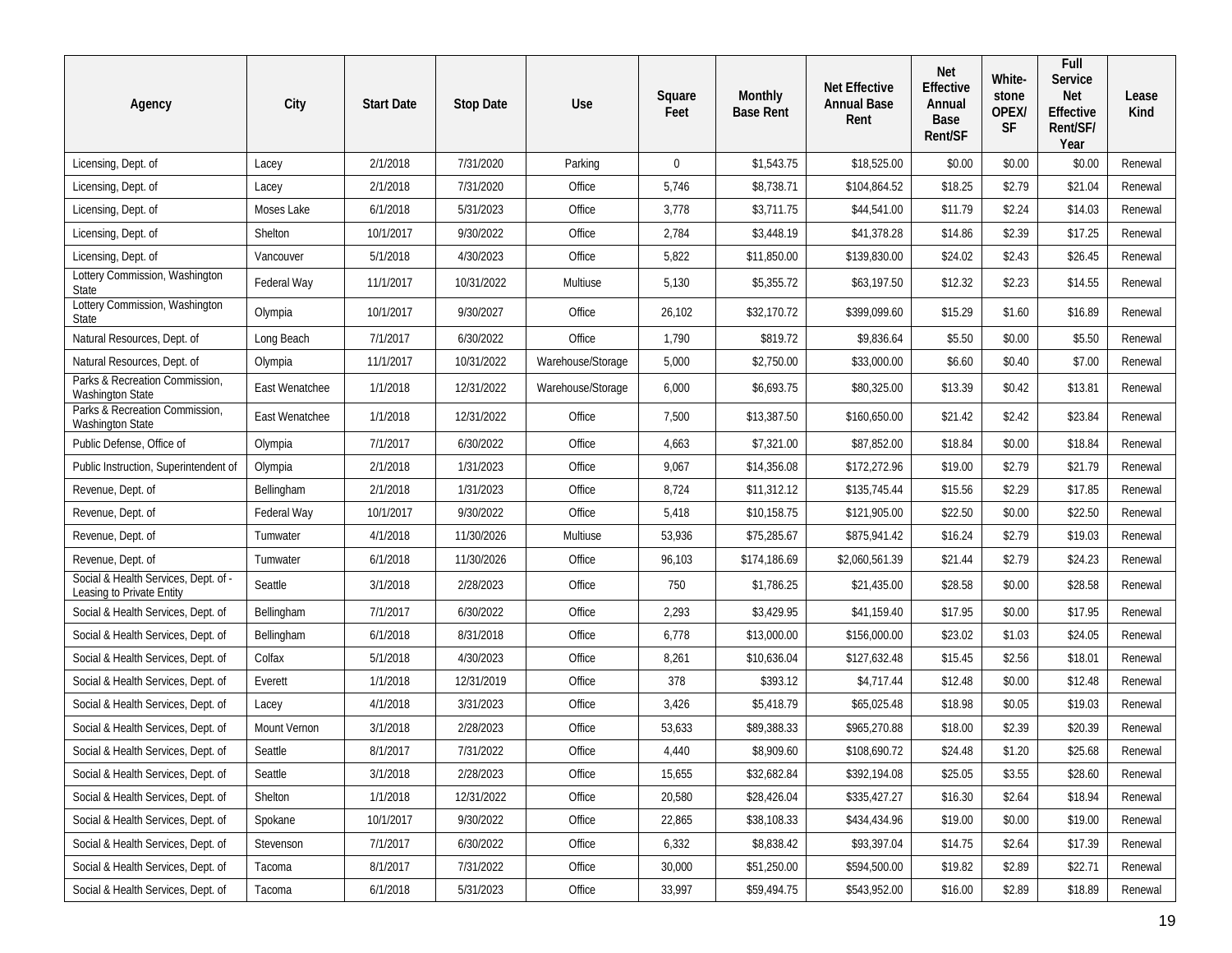| Agency                                   | City       | <b>Start Date</b> | <b>Stop Date</b> | Use                    | Square<br>Feet | Monthly<br><b>Base Rent</b> | <b>Net Effective</b><br><b>Annual Base</b><br>Rent | <b>Net</b><br>Effective<br>Annual<br>Base<br>Rent/SF | White-<br>stone<br>OPEX/<br>SF | Full<br>Service<br><b>Net</b><br>Effective<br>Rent/SF/<br>Year | Lease<br>Kind |
|------------------------------------------|------------|-------------------|------------------|------------------------|----------------|-----------------------------|----------------------------------------------------|------------------------------------------------------|--------------------------------|----------------------------------------------------------------|---------------|
| Social & Health Services, Dept. of       | Tumwater   | 10/1/2017         | 9/30/2022        | Office                 | 48,652         | \$78,978.41                 | \$874,762.92                                       | \$17.98                                              | \$2.79                         | \$20.77                                                        | Renewal       |
| <b>Transportation Improvements Board</b> | Olympia    | 9/1/2017          | 8/31/2022        | Office                 | 4,632          | \$6,944.14                  | \$83,329.68                                        | \$17.99                                              | \$1.60                         | \$19.59                                                        | Renewal       |
| Transportation, Dept. of                 | Bellingham | 10/1/2017         | 9/30/2022        | Office                 | 10,096         | \$15,732.94                 | \$188,795.28                                       | \$18.70                                              | \$1.03                         | \$19.73                                                        | Renewal       |
| Transportation, Dept. of                 | Seattle    | 11/1/2017         | 10/31/2022       | Multiuse               | 54,186         | \$48,700.00                 | \$584,400.00                                       | \$10.79                                              | \$3.55                         | \$14.34                                                        | Renewal       |
|                                          |            |                   |                  | <b>Total Renewals:</b> | 1.254.544      | \$2,256,918.03              | \$27,099,188.21                                    |                                                      |                                |                                                                |               |

**Grand Total for Privately-Owned Facilities: 1,472,944 \$2,566,095.73 \$30,937,048.34**

## Appendix B: Lease Transactions Related to State Owned Facilities in FY 18

| New:                                                        |         |                   |                  |                   |                |                             |                                                    |                                                      |               |
|-------------------------------------------------------------|---------|-------------------|------------------|-------------------|----------------|-----------------------------|----------------------------------------------------|------------------------------------------------------|---------------|
| Tenant                                                      | City    | <b>Start Date</b> | <b>Stop Date</b> | <b>Use</b>        | Square<br>Feet | <b>Monthly Base</b><br>Rent | <b>Net Effective</b><br><b>Annual Base</b><br>Rent | <b>Net</b><br>Effective<br>Annual<br>Base<br>Rent/SF | Lease<br>Kind |
| Archaeology and Historic Preservation, Dept. of             | Olympia | 7/1/2017          | 6/30/2019        | Office            | 9,336          | \$22,173.00                 | \$266,076.00                                       | \$28.50                                              | <b>New</b>    |
| Joint Legislative Audit Review Committee                    | Olympia | 12/1/2017         | 6/30/2019        | Office            | 8,887          | \$23,772.65                 | \$285,271.80                                       | \$32.10                                              | <b>New</b>    |
| Legislative Evaluation and Accountability Program Committee | Olympia | 12/1/2017         | 6/30/2019        | Office            | 4,243          | \$11,349.99                 | \$136,199.88                                       | \$32.10                                              | <b>New</b>    |
| LegTech                                                     | Olympia | 12/1/2017         | 6/30/2019        | Office            | 11,969         | \$32,016.98                 | \$384,203.76                                       | \$32.10                                              | <b>New</b>    |
| <b>Misty Brown</b>                                          | Olympia | 8/1/2017          | 6/30/2019        | Office            | 153            | \$153.00                    | \$1,836.00                                         | \$12.00                                              | <b>New</b>    |
| Treasurer, Office of the State                              | Olympia | 12/1/2017         | 6/30/2019        | Office            | 12,915         | \$34,547.52                 | \$414,570.24                                       | \$32.10                                              | <b>New</b>    |
| Washington State Hospital                                   | Olympia | 1/1/2018          | 6/30/2019        | Office            | 321            | \$321.00                    | \$3,852.00                                         | \$12.00                                              | <b>New</b>    |
|                                                             |         |                   |                  | <b>Total New:</b> | 47.824         | \$124,334.14                | \$1,492,009.68                                     |                                                      |               |

<span id="page-19-0"></span>**Renewals:**

| Tenant                                        | City    | <b>Start Date</b> | Stop Date | <b>Use</b> | Square<br>Feet | <b>Monthly Base</b><br>Rent | <b>Net Effective</b><br><b>Annual Base</b><br>Rent | <b>Net</b><br>Effective<br>Annual<br>Base<br>Rent/SF | Lease<br>Kind |
|-----------------------------------------------|---------|-------------------|-----------|------------|----------------|-----------------------------|----------------------------------------------------|------------------------------------------------------|---------------|
| Administrative Hearings, Office of            | Tacoma  | 6/30/2017         | 6/30/2019 | Office     | 4,855          | \$9.789.38                  | \$117,472.56                                       | \$24.20                                              | Renewal       |
| African American Affairs, Commission on       | Olympia | 03/01/18          | 06/30/19  | Office     | 863            | \$2,050.00                  | \$24,600.00                                        | \$28.51                                              | Renewal       |
| Agriculture, Dept. of                         | Olympia | 7/1/2017          | 6/30/2019 | Office     | 47.946         | \$50,742.85                 | \$608,914.20                                       | \$12.70                                              | Renewal       |
| Asian Pacific American Affairs, Commission on | Olympia | 02/01/18          | 06/30/19  | Office     | 863            | \$2,050.00                  | \$24,600.00                                        | \$28.51                                              | Renewal       |
| Attorney General, Office of the               | Olympia | 7/1/2017          | 6/30/2019 | Office     | 72,639         | \$76,876.28                 | \$922,515.36                                       | \$12.70                                              | Renewal       |

20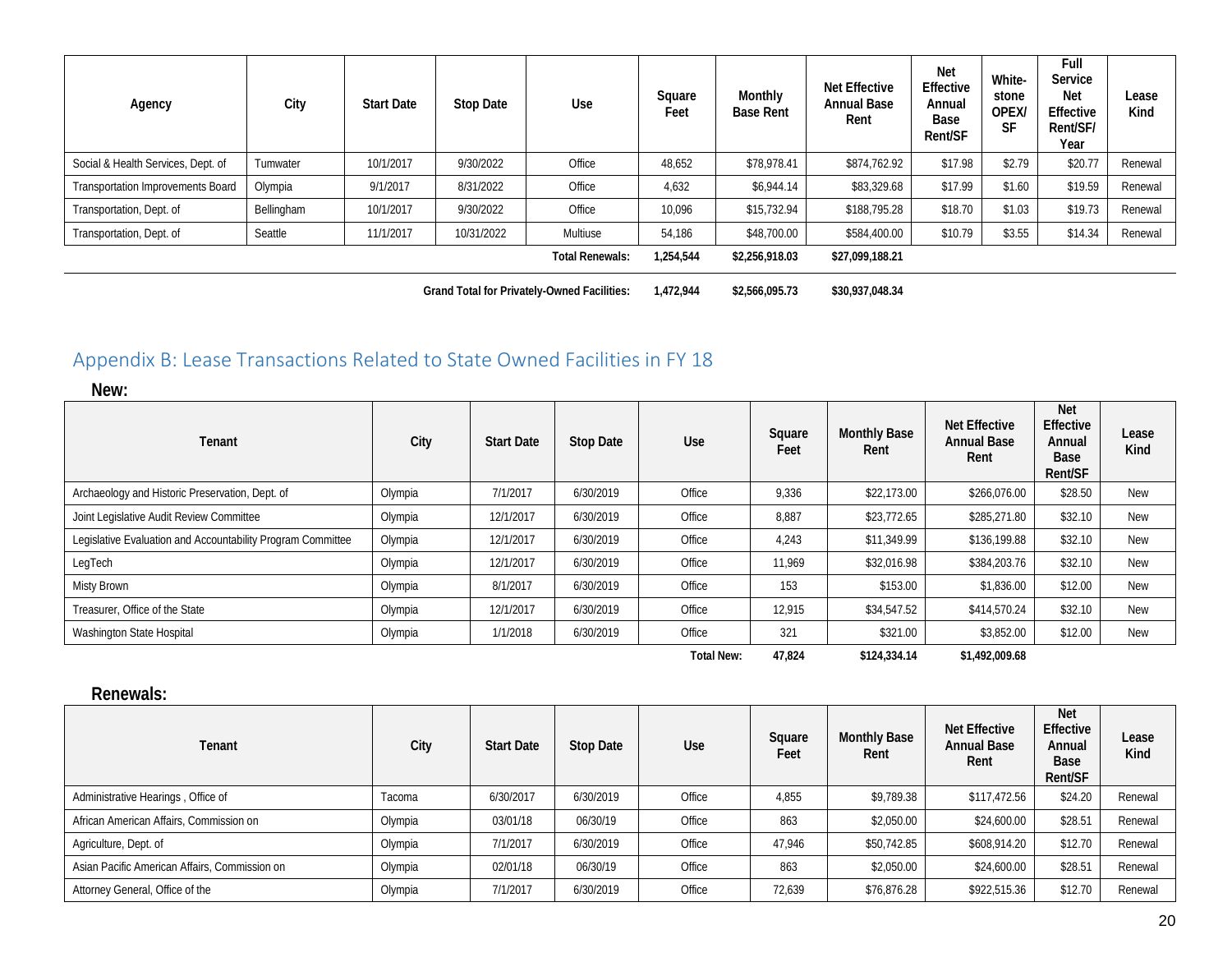| Tenant                                             | City    | <b>Start Date</b> | <b>Stop Date</b> | Use     | Square<br>Feet | <b>Monthly Base</b><br>Rent | <b>Net Effective</b><br><b>Annual Base</b><br>Rent | <b>Net</b><br>Effective<br>Annual<br>Base<br>Rent/SF | Lease<br>Kind |
|----------------------------------------------------|---------|-------------------|------------------|---------|----------------|-----------------------------|----------------------------------------------------|------------------------------------------------------|---------------|
| Auditor, Office of the State                       | Tacoma  | 7/1/2017          | 6/30/2019        | Office  | 4,422          | \$8,291.25                  | \$99,495.00                                        | \$22.50                                              | Renewal       |
| Auditor, Office of the State                       | Olympia | 7/1/2017          | 6/30/2019        | Office  | 6,412          | \$6,786.03                  | \$81,432.36                                        | \$12.70                                              | Renewal       |
| Baxter, Gordon                                     | Olympia | 7/1/2017          | 6/30/2019        | Office  | 267            | \$267.00                    | \$3,204.00                                         | \$12.00                                              | Renewal       |
| Caseload Forecast Council                          | Olympia | 7/1/2017          | 6/30/2019        | Office  | 3,974          | \$9,438.25                  | \$113,259.00                                       | \$28.50                                              | Renewal       |
| <b>Charter School Commission</b>                   | Olympia | 7/1/2017          | 6/30/2019        | Office  | 1,539          | \$2,088.00                  | \$25,056.00                                        | \$16.28                                              | Renewal       |
| Children, Youth, and Family, Dept. of              | Kelso   | 7/1/2016          | 6/30/2018        | Office  | 352            | \$469.11                    | \$6,157.08                                         | \$17.49                                              | Renewal       |
| Clifford Traisman & Associates, LLC                | Olympia | 7/1/2017          | 6/30/2019        | Office  | 155            | \$155.00                    | \$1,860.00                                         | \$12.00                                              | Renewal       |
| Courts, Administrative Office of the               | Olympia | 7/1/2017          | 6/30/2019        | Office  | 4,429          | \$4,687.36                  | \$56,248.32                                        | \$12.70                                              | Renewal       |
| <b>Employment Security Department</b>              | Olympia | 07/01/17          | 06/30/19         | Office  | 92,619         | \$98,021.78                 | \$1,176,261.36                                     | \$12.70                                              | Renewal       |
| Enterprise Services, Dept. of                      | Olympia | 7/1/2017          | 6/30/2019        | Office  | 24,866         | \$26,316.52                 | \$315,798.24                                       | \$12.70                                              | Renewal       |
| Enterprise Services, Dept. of                      | Olympia | 01/01/18          | 06/30/19         | Office  | 650            | \$1,543.75                  | \$18,525.00                                        | \$28.50                                              | Renewal       |
| Financial Management, Office of                    | Olympia | 7/1/2017          | 6/30/2019        | Office  | 41,707         | \$44,139.91                 | \$529,678.92                                       | \$12.70                                              | Renewal       |
| Financial Management, Office of                    | Olympia | 01/01/18          | 06/30/19         | Office  | 699            | \$1,660.13                  | \$19,921.56                                        | \$28.50                                              | Renewal       |
| Financial Management, Office of                    | Olympia | 01/01/18          | 06/30/19         | Office  | 24,879         | \$66,551.12                 | \$798,613.44                                       | \$32.10                                              | Renewal       |
| Fish and Wildlife, Dept. of                        | Olympia | 7/1/2017          | 6/30/2019        | Office  | 140,169        | \$148,345.53                | \$1,780,146.36                                     | \$12.70                                              | Renewal       |
| Governor, Office of the                            | Olympia | 7/1/2017          | 6/30/2019        | Office  | 17,257         | \$18,263.66                 | \$219,163.92                                       | \$12.70                                              | Renewal       |
| Hansen, Heather                                    | Olympia | 7/1/2017          | 6/30/2019        | Office  | 622            | \$622.00                    | \$7,464.00                                         | \$12.00                                              | Renewal       |
| Hispanic Affairs, Commission on                    | Olympia | 03/01/18          | 06/30/19         | Office  | 863            | \$2,050.00                  | \$24,600.00                                        | \$28.51                                              | Renewal       |
| House of Representatives                           | Olympia | 7/1/2017          | 6/30/2019        | Office  | 45,304         | \$49,833.83                 | \$598,005.96                                       | \$13.20                                              | Renewal       |
| House of Representatives                           | Olympia | 7/1/2017          | 6/30/2019        | Office  | 78,594         | \$86,452.42                 | \$1,037,429.04                                     | \$13.20                                              | Renewal       |
| Indian Affairs, Governor's Office of               | Olympia | 01/01/18          | 06/30/19         | Office  | 1,312          | \$3,116.00                  | \$37,392.00                                        | \$28.50                                              | Renewal       |
| Insurance Commissioner                             | Olympia | 7/1/2017          | 6/30/2019        | Office  | 6,989          | \$7,396.69                  | \$88,760.28                                        | \$12.70                                              | Renewal       |
| Joint Legislative Systems Committee                | Olympia | 7/1/2017          | 6/30/2019        | Office  | 7,679          | \$8,446.80                  | \$101,361.60                                       | \$13.20                                              | Renewal       |
| Joint Legislative Systems Committee                | Olympia | 7/1/2017          | 6/30/2019        | Office  | 1,143          | \$1,257.29                  | \$15,087.48                                        | \$13.20                                              | Renewal       |
| Judicial Conduct, Commission on                    | Olympia | 03/15/18          | 06/30/21         | Office  | 5,175          | \$12,291.00                 | \$147,492.00                                       | \$28.50                                              | Renewal       |
| Labor & Industries, Dept. of                       | Tacoma  | 7/1/2017          | 6/30/2019        | Office  | 29,188         | \$54,727.50                 | \$656,730.00                                       | \$22.50                                              | Renewal       |
| Law Library State                                  | Olympia | 7/1/2017          | 6/30/2019        | library | 16,065         | \$17,002.13                 | \$204,025.56                                       | \$12.70                                              | Renewal       |
| Legislative Support Services                       | Olympia | 7/1/2017          | 6/30/2019        | Office  | 5,255          | \$5,780.43                  | \$69,365.16                                        | \$13.20                                              | Renewal       |
| Legislative Support Services                       | Olympia | 7/1/2017          | 6/30/2019        | Office  | 3,864          | \$4,250.35                  | \$51,004.20                                        | \$13.20                                              | Renewal       |
| Licensing, Dept. of                                | Olympia | 7/1/2017          | 6/30/2019        | Office  | 104,161        | \$110,237.06                | \$1,322,844.72                                     | \$12.70                                              | Renewal       |
| Lieutenant Governor, Office of the                 | Olympia | 7/1/2017          | 6/30/2019        | Office  | 4,096          | \$4,334.93                  | \$52,019.16                                        | \$12.70                                              | Renewal       |
| Merlin Adv.                                        | Olympia | 7/1/2017          | 6/30/2019        | Office  | 169            | \$169.00                    | \$2,028.00                                         | \$12.00                                              | Renewal       |
| Minority & Women's Business Enterprises, Office of | Olympia | 7/1/2017          | 6/30/2019        | Office  | 4,819          | \$11,445.13                 | \$137,341.56                                       | \$28.50                                              | Renewal       |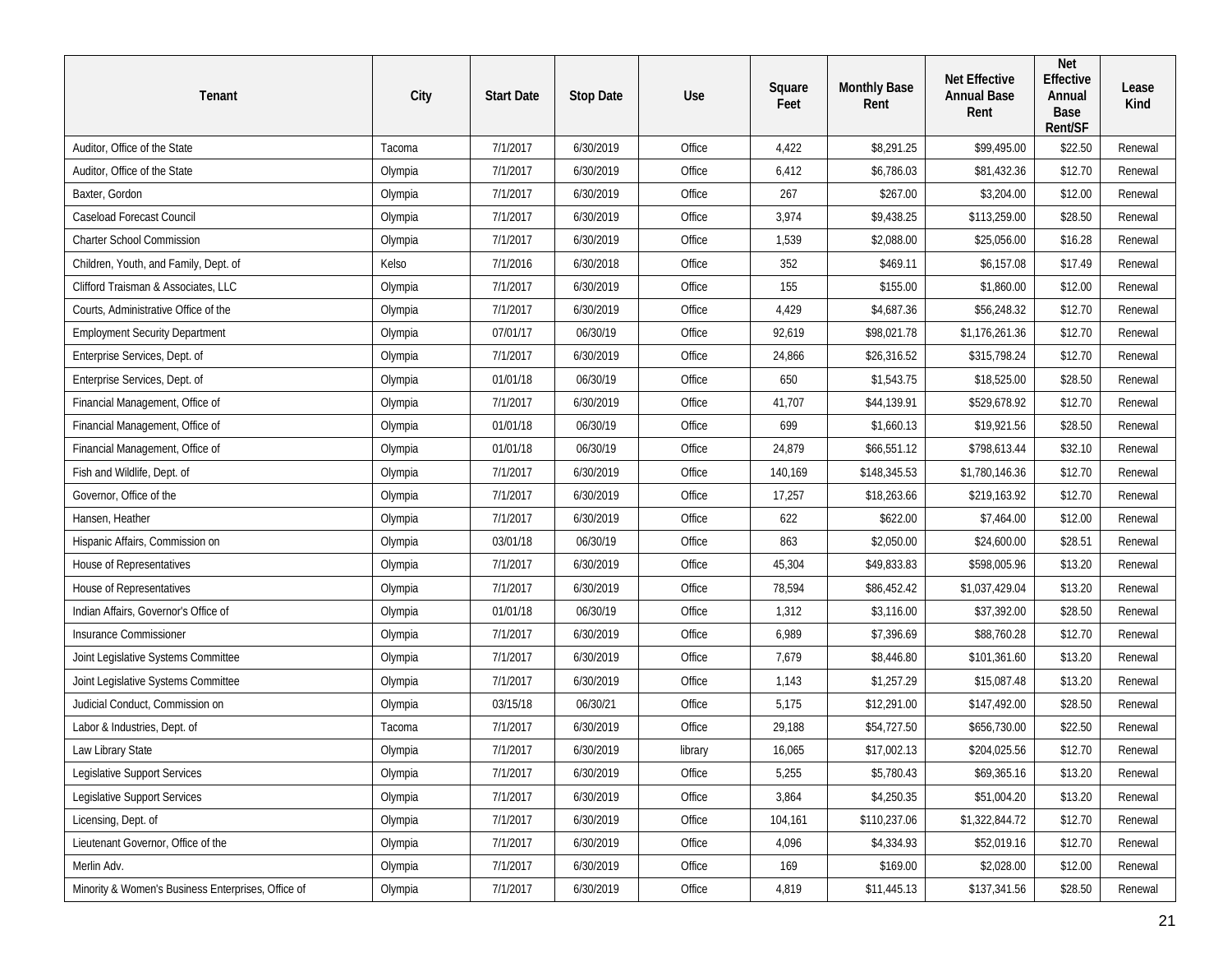| Tenant                                        | City     | <b>Start Date</b> | <b>Stop Date</b> | Use               | Square<br>Feet | <b>Monthly Base</b><br>Rent | <b>Net Effective</b><br><b>Annual Base</b><br>Rent | Net<br>Effective<br>Annual<br>Base<br>Rent/SF | Lease<br>Kind |
|-----------------------------------------------|----------|-------------------|------------------|-------------------|----------------|-----------------------------|----------------------------------------------------|-----------------------------------------------|---------------|
| Natural Lands Management, Center for          | Olympia  | 7/1/2017          | 6/30/2019        | Office            | 2,486          | \$2,330.00                  | \$27,960.00                                        | \$11.25                                       | Renewal       |
| Natural Resources, Dept. of                   | Olympia  | 7/1/2017          | 6/30/2019        | Warehouse/Storage | 160            | \$169.33                    | \$2,031.96                                         | \$12.70                                       | Renewal       |
| Natural Resources, Dept. of                   | Olympia  | 7/1/2017          | 6/30/2019        | Office            | 151,800        | \$160,655.00                | \$1,927,860.00                                     | \$12.70                                       | Renewal       |
| Olympia Safe Streets Campaign                 | Olympia  | 7/1/2017          | 6/30/2019        | Office            | 550            | \$550.00                    | \$6,600.00                                         | \$12.00                                       | Renewal       |
| Pierce County, Facilities Management          | Tacoma   | 7/1/2017          | 6/30/2018        | Miscellaneous     | 24,165         | \$43,368.96                 | \$465,446.16                                       | \$19.26                                       | Renewal       |
| Public Instruction, Superintendent of         | Olympia  | 7/1/2017          | 6/30/2019        | Office            | 97,800         | \$103,505.00                | \$1,242,060.00                                     | \$12.70                                       | Renewal       |
| Puget Sound Partnership                       | Olympia  | 7/1/2017          | 6/30/2019        | Office            | 854            | \$903.82                    | \$10,845.84                                        | \$12.70                                       | Renewal       |
| Recreation Conservation Office                | Olympia  | 7/1/2017          | 6/30/2019        | Office            | 10,916         | \$11,552.77                 | \$138,633.24                                       | \$12.70                                       | Renewal       |
| Salaries for Elected Officials, Commission on | Olympia  | 01/01/18          | 06/30/19         | Office            | 666            | \$1,582.00                  | \$18,984.00                                        | \$28.50                                       | Renewal       |
| Secretary of State, Office of the             | Tumwater | 7/1/2017          | 6/30/2019        | Office            | 6,382          | \$2,659.17                  | \$31,910.04                                        | \$6.19                                        | Renewal       |
| Secretary of State, Office of the             | Olympia  | 7/1/2017          | 6/30/2019        | Office            | 11,341         | \$12,002.56                 | \$144,030.72                                       | \$12.70                                       | Renewal       |
| Secretary of State, Office of the             | Olympia  | 7/1/2017          | 6/30/2019        | Warehouse/Storage | 47,200         | \$50,694.17                 | \$608,330.04                                       | \$12.89                                       | Renewal       |
| Secretary of State, Office of the             | Olympia  | 7/1/2017          | 6/30/2019        | Office            | 17,000         | \$32,583.33                 | \$390,999.96                                       | \$23.00                                       | Renewal       |
| Senate                                        | Olympia  | 7/1/2017          | 6/30/2019        | Office            | 77,281         | \$81,789.06                 | \$981,468.72                                       | \$12.70                                       | Renewal       |
| Senate                                        | Olympia  | 7/1/2017          | 6/30/2019        | Office            | 22,032         | \$24,234.92                 | \$290,819.04                                       | \$13.20                                       | Renewal       |
| Senate                                        | Olympia  | 7/1/2017          | 6/30/2019        | Office            | 38,188         | \$42,006.32                 | \$504,075.84                                       | \$13.20                                       | Renewal       |
| Services for the Blind, Dept. of              | Tacoma   | 7/1/2017          | 06/30/19         | Office            | 2,503          | \$3,829.00                  | \$45,948.00                                        | \$18.36                                       | Renewal       |
| Services for the Blind, Dept. of              | Tacoma   | 11/1/2017         | 11/30/2019       | Office            | 272            | \$510.00                    | \$6,120.00                                         | \$22.50                                       | Renewal       |
| Services for the Blind, Dept. of              | Olympia  | 7/1/2017          | 6/30/2019        | Miscellaneous     | 868            | \$918.63                    | \$11,023.56                                        | \$12.70                                       | Renewal       |
| Services for the Blind, Dept. of              | Olympia  | 7/1/2017          | 6/30/2019        | Office            | 3,010          | \$3,185.58                  | \$38,226.96                                        | \$12.70                                       | Renewal       |
| Services for the Blind, Dept. of              | Olympia  | 7/1/2017          | 6/30/2019        | Office            | 1,434          | \$1,517.65                  | \$18,211.80                                        | \$12.70                                       | Renewal       |
| Services for the Blind, Dept. of              | Olympia  | 7/1/2017          | 6/30/2019        | Office            | 2,563          | \$2,712.51                  | \$32,550.12                                        | \$12.70                                       | Renewal       |
| Services for the Blind, Dept. of              | Olympia  | 7/1/2017          | 6/30/2019        | Office            | 591            | \$625.48                    | \$7,505.76                                         | \$12.70                                       | Renewal       |
| Services for the Blind, Dept. of              | Olympia  | 7/1/2017          | 6/30/2019        | Office            | 1,515          | \$1,666.48                  | \$19,997.76                                        | \$13.20                                       | Renewal       |
| Social & Health Services, Dept. of            | Olympia  | 7/1/2017          | 6/30/2019        | Office            | 227,334        | \$240,595.15                | \$2,887,141.80                                     | \$12.70                                       | Renewal       |
| Sound Publishing                              | Olympia  | 12/01/17          | 06/30/19         | Office            | 140            | \$179.66                    | \$2,155.92                                         | \$15.40                                       | Renewal       |
| Statute Law Committee                         | Olympia  | 7/1/2017          | 6/30/2019        | Office            | 12,347         | \$13,581.55                 | \$162,978.60                                       | \$13.20                                       | Renewal       |
| Supreme Court                                 | Olympia  | 7/1/2017          | 6/30/2019        | Office            | 33,940         | \$35,919.83                 | \$431,037.96                                       | \$12.70                                       | Renewal       |
| The News Tribune & Olympian                   | Olympia  | 01/01/17          | 12/31/2017       | Office            | 410            | \$534.03                    | \$6,408.36                                         | \$15.63                                       | Renewal       |
| Third House Message Center                    | Olympia  | 7/1/2017          | 6/30/2019        | Office            | 145            | \$192.37                    | \$2,308.44                                         | \$15.92                                       | Renewal       |
| Thurston County Visitor & Convention Bureau   | Olympia  | 7/1/2017          | 6/30/2019        | Office            | 872            | \$1,271.95                  | \$15,263.40                                        | \$17.50                                       | Renewal       |
| Transportation, Dept. of                      | Olympia  | 7/1/2017          | 6/30/2019        | Office            | 182,993        | \$193,667.59                | \$2,324,011.08                                     | \$12.70                                       | Renewal       |
| Treasurer, Office of the State                | Olympia  | 7/1/2017          | 6/30/2019        | Office            | 10,715         | \$11,340.04                 | \$136,080.48                                       | \$12.70                                       | Renewal       |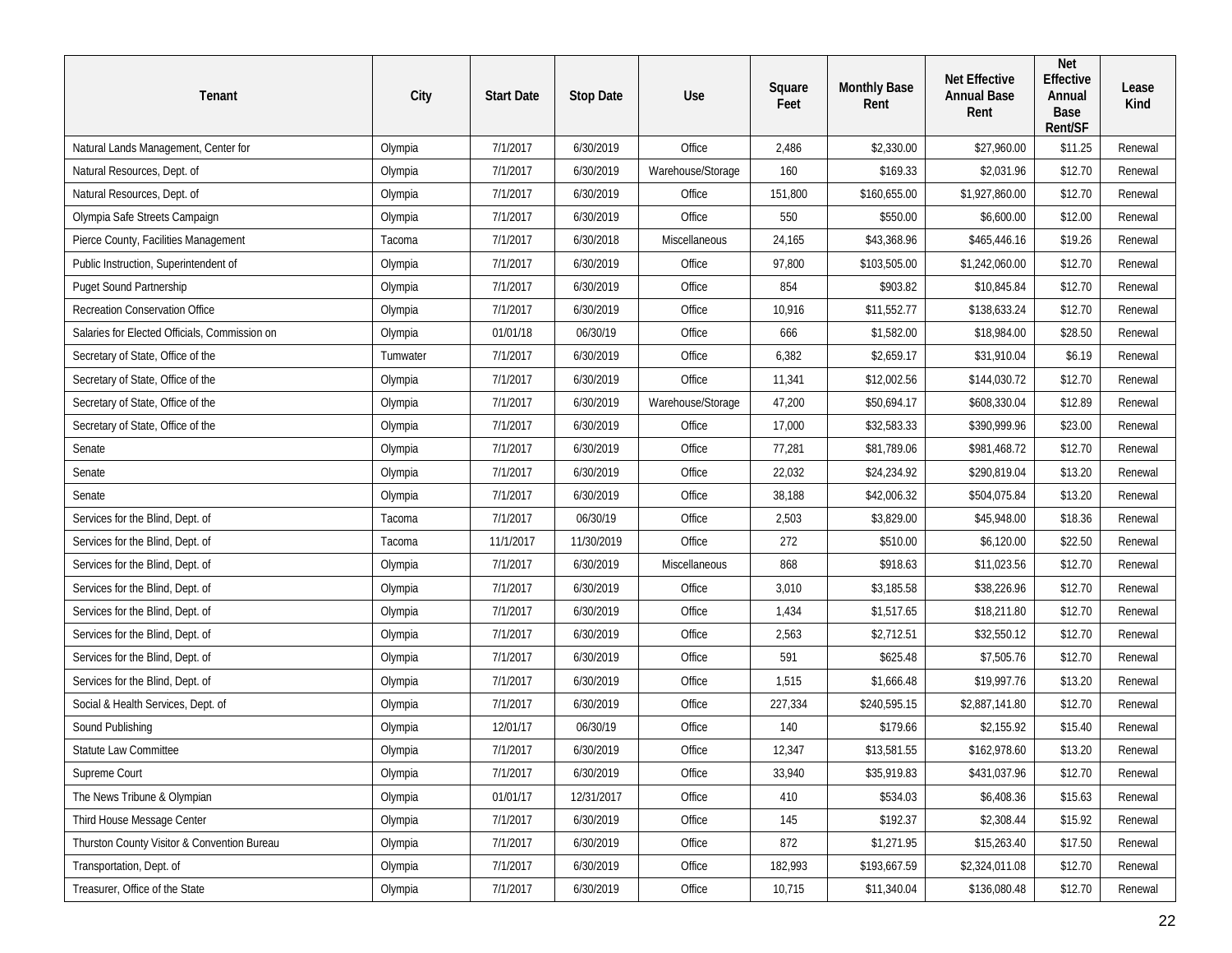| Tenant                                | City    | <b>Start Date</b> | Stop Date | Use                    | Square<br>Feet | <b>Monthly Base</b><br>Rent | <b>Net Effective</b><br><b>Annual Base</b><br>Rent | <b>Net</b><br>Effective<br>Annual<br>Base<br>Rent/SF | Lease<br>Kind |
|---------------------------------------|---------|-------------------|-----------|------------------------|----------------|-----------------------------|----------------------------------------------------|------------------------------------------------------|---------------|
| <b>TSS Digital Services</b>           | Olympia | 7/1/2017          | 6/30/2019 | Office                 | 1,107          | \$1,107.00                  | \$13,284.00                                        | \$12.00                                              | Renewal       |
| Washington Indian Gaming Association  | Olympia | 7/1/2017          | 6/30/2019 | Office                 | 1,182          | \$2,807.25                  | \$33,687.00                                        | \$28.50                                              | Renewal       |
| Washington State Bar Association      | Olympia | 1/1/2018          | 6/30/2019 | Office                 | 181            | \$181.00                    | \$2,172.00                                         | \$12.00                                              | Renewal       |
| Washington State Dental Association   | Olympia | 7/1/2017          | 6/30/2019 | Office                 | 461            | \$461.00                    | \$5,532.00                                         | \$12.00                                              | Renewal       |
| Washington State Patrol               | Olympia | 7/1/2017          | 6/30/2019 | Office                 | 520            | \$550.33                    | \$6,603.96                                         | \$12.70                                              | Renewal       |
| Washington State Patrol               | Olympia | 02/01/18          | 6/30/2019 | Office                 | 137,249        | \$367,139.98                | \$4,405,679.76                                     | \$32.10                                              | Renewal       |
| Waypoint Consulting (Teresita Torres) | Olympia | 7/1/2017          | 6/30/2019 | Office                 | 111            | \$111.00                    | \$1,332.00                                         | \$12.00                                              | Renewal       |
|                                       |         |                   |           | <b>Total Renewals:</b> | 1,938,144      | \$2,413,136.94              | \$28,903,189.68                                    |                                                      |               |

**Grand Total for State-Owned Facilities: 1,985,968 \$2,537,471.08 \$30,395,199.36**

## Appendix C: Lease Transactions Related to Delegated Authority in FY 18

**New Space:**

<span id="page-22-0"></span>

| Tenant                                                | City                 | <b>Start Date</b> | <b>Stop Date</b> | <b>Use</b>        | Square<br>Feet | <b>Monthly Base</b><br>Rent | <b>Net Effective</b><br><b>Annual Base</b><br>Rent | <b>Net</b><br><b>Effective</b><br>Annual<br>Base<br>Rent/SF | <b>Lease Kind</b> |
|-------------------------------------------------------|----------------------|-------------------|------------------|-------------------|----------------|-----------------------------|----------------------------------------------------|-------------------------------------------------------------|-------------------|
| Centralia College                                     | Centralia            | 7/1/2017          | 6/30/2022        | Residential       | 2,000          | \$2,000.00                  | \$24,000.00                                        | \$12.00                                                     | New               |
| Centralia College                                     | Centralia            | 7/1/2017          | 12/21/2018       | Classroom         | 2,500          | \$3,278.82                  | \$39,345.84                                        | \$15.74                                                     | New               |
| Clark College                                         | <b>Battle Ground</b> | 9/25/2017         | 6/21/2018        | Classroom         | 2,822          | \$0.00                      | \$0.00                                             | \$0.00                                                      | <b>New</b>        |
| Clark College                                         | Vancouver            | 9/25/2017         | 6/21/2018        | Classroom         | 4,950          | \$0.00                      | \$0.00                                             | \$0.00                                                      | <b>New</b>        |
| Clark College                                         | Vancouver            | 9/25/2017         | 6/21/2018        | Classroom         | 1.455          | \$0.00                      | \$0.00                                             | \$0.00                                                      | <b>New</b>        |
| Clark College                                         | Washougal            | 9/25/2017         | 6/21/2018        | Classroom         | 2,000          | \$0.00                      | \$0.00                                             | \$0.00                                                      | <b>New</b>        |
| Community Colleges of Spokane                         | Spokane              | 1/1/2018          | 12/31/2018       | Classroom         | 1,809          | \$2,243.16                  | \$26,917.92                                        | \$14.88                                                     | <b>New</b>        |
| Ecology, Dept. Of                                     | Sunnyside            | 9/1/2017          | 8/31/2018        | Air Monitoring    | $\mathbf{0}$   | \$75.00                     | \$900.00                                           | \$0.00                                                      | <b>New</b>        |
| Ecology, Dept. Of                                     | <b>Burbank</b>       | 8/1/2017          | 7/31/2018        | Air Monitoring    | $\Omega$       | \$125.00                    | \$1,500.00                                         | \$0.00                                                      | New               |
| Ecology, Dept. Of                                     | Colville             | 9/1/2017          | 8/31/2018        | Air Monitoring    | $\mathbf{0}$   | \$150.00                    | \$1,800.00                                         | \$0.00                                                      | <b>New</b>        |
| Everett Community College - leasing to Private Entity | Everett              | 4/12/2018         | 3/31/2019        | Office            | 110            | \$186.19                    | \$2,234.28                                         | \$20.31                                                     | <b>New</b>        |
| Everett Community College - leasing to Private Entity | Everett              | 6/1/2018          | 5/31/2021        | Miscellaneous     | 5,500          | \$4,137.47                  | \$104,815.82                                       | \$19.06                                                     | <b>New</b>        |
| Labor & Industries, Dept. of                          | Tumwater             | 7/1/2017          | 6/30/2019        | Office            | 77             | \$120.90                    | \$1,450.80                                         | \$18.84                                                     | <b>New</b>        |
| Licensing, Dept. of - leasing to Private Entity       | Vancouver            | 7/1/2017          | 6/30/2018        | Office            | 1,698          | \$4,049.19                  | \$48,590.28                                        | \$28.62                                                     | <b>New</b>        |
| Natural Resources, Dept. of                           | Dayton               | 2/1/2018          | 12/31/2022       | Warehouse/Storage | 364            | \$600.00                    | \$7,200.00                                         | \$19.78                                                     | <b>New</b>        |
| Natural Resources, Dept. of                           | Tumwater             | 5/1/2018          | 4/30/2023        | Residential       | 1,900          | \$1,408.33                  | \$16,899.96                                        | \$8.89                                                      | <b>New</b>        |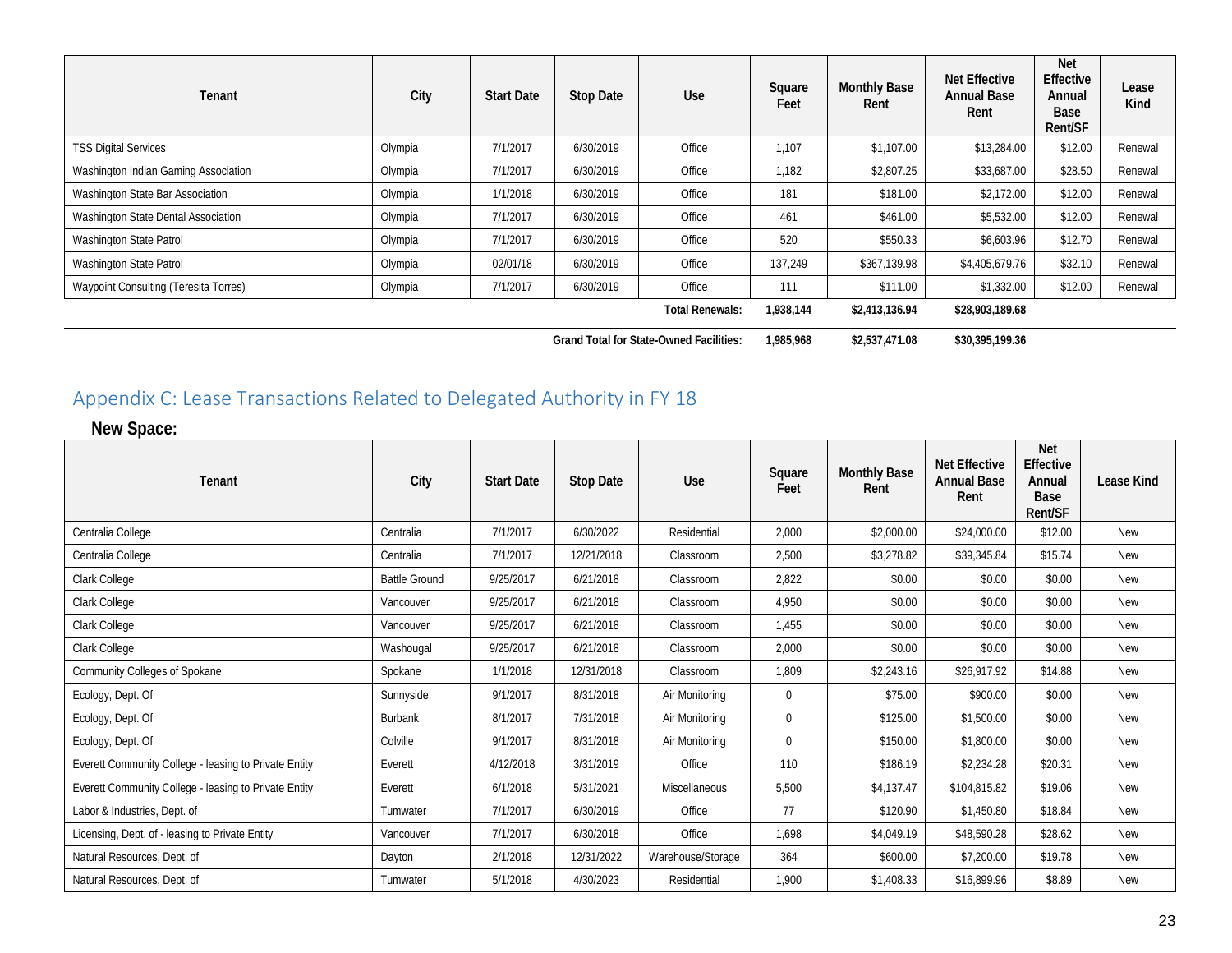| Tenant                                         | City           | <b>Start Date</b> | Stop Date | Use               | Square<br>Feet | <b>Monthly Base</b><br>Rent | <b>Net Effective</b><br><b>Annual Base</b><br>Rent | <b>Net</b><br>Effective<br>Annual<br>Base<br>Rent/SF | Lease Kind |
|------------------------------------------------|----------------|-------------------|-----------|-------------------|----------------|-----------------------------|----------------------------------------------------|------------------------------------------------------|------------|
| Natural Resources, Dept. of                    | East Wenatchee | 6/1/2018          | 5/31/2023 | Office            | 3,720          | \$6,500.00                  | \$78,000.00                                        | \$20.97                                              | <b>New</b> |
| Office of Superintendent of Public Instruction | Vancouver      | 3/1/2018          | 2/28/2019 | Office            | 155            | \$585.90                    | \$7.030.80                                         | \$45.36                                              | New        |
| Revenue, Dept. of                              | Silverdale     | 4/1/2018          | 3/31/2019 | Office            | 180            | \$701.00                    | \$8,412.00                                         | \$46.73                                              | New        |
| Transportation, Dept. of                       | Airway Heights | 10/1/2017         | 3/31/2018 | Warehouse/Storage | 6,000          | \$2,565.00                  | \$30,780.00                                        | \$5.13                                               | New        |
|                                                |                |                   |           | <b>Total New:</b> | 37.240         | \$28,725.96                 | \$399,877.70                                       |                                                      |            |

#### **Renewals:**

| Tenant                                         | City         | <b>Start Date</b> | <b>Stop Date</b> | Use            | Square<br>Feet | <b>Monthly Base</b><br>Rent | <b>Net Effective</b><br><b>Annual Base</b><br>Rent | <b>Net</b><br>Effective<br>Annual<br>Base<br>Rent/SF | <b>Lease Kind</b> |
|------------------------------------------------|--------------|-------------------|------------------|----------------|----------------|-----------------------------|----------------------------------------------------|------------------------------------------------------|-------------------|
| Clark College                                  | Vancouver    | 9/1/2017          | 6/30/2018        | Classroom      | 1,022          | \$0.00                      | \$0.00                                             | \$0.00                                               | Renewal           |
| Commerce, Dept. of - leasing to Private Entity | Seattle      | 3/1/2018          | 11/30/2018       | Office         | 115            | \$950.00                    | \$11,400.00                                        | \$99.13                                              | Renewal           |
| Commerce, Dept. of - leasing to Private Entity | Seattle      | 6/1/2018          | 11/30/2018       | Office         | 223            | \$2,200.00                  | \$26,400.00                                        | \$118.39                                             | Renewal           |
| Commerce, Dept. of - leasing to Private Entity | Seattle      | 7/1/2017          | 6/30/2018        | Office         | 213            | \$2,700.00                  | \$32,400.00                                        | \$152.11                                             | Renewal           |
| Ecology, Dept. Of                              | Pullman      | 12/1/2017         | 11/30/2018       | Air Monitoring | $\mathbf 0$    | \$0.00                      | \$0.00                                             | \$0.00                                               | Renewal           |
| Ecology, Dept. Of                              | Chehalis     | 1/1/2018          | 12/31/2018       | Air Monitoring | 0              | \$25.00                     | \$300.00                                           | \$0.00                                               | Renewal           |
| Ecology, Dept. Of                              | Port Angeles | 2/1/2018          | 1/31/2019        | Air Monitoring | $\mathbf{0}$   | \$45.83                     | \$549.96                                           | \$0.00                                               | Renewal           |
| Ecology, Dept. Of                              | Aberdeen     | 3/1/2018          | 2/28/2019        | Air Monitoring | $\mathbf{0}$   | \$50.00                     | \$600.00                                           | \$0.00                                               | Renewal           |
| Ecology, Dept. Of                              | Cheney       | 3/1/2018          | 2/28/2019        | Air Monitoring | $\mathbf 0$    | \$50.00                     | \$600.00                                           | \$0.00                                               | Renewal           |
| Ecology, Dept. Of                              | Lacrosse     | 6/1/2018          | 5/31/2019        | Air Monitoring | $\mathbf{0}$   | \$50.00                     | \$600.00                                           | \$0.00                                               | Renewal           |
| Ecology, Dept. Of                              | Leavenworth  | 2/1/2018          | 1/31/2019        | Air Monitoring | 0              | \$50.00                     | \$600.00                                           | \$0.00                                               | Renewal           |
| Ecology, Dept. Of                              | Mesa         | 8/1/2017          | 7/31/2018        | Air Monitoring | $\mathbf 0$    | \$50.00                     | \$600.00                                           | \$0.00                                               | Renewal           |
| Ecology, Dept. Of                              | Pomeroy      | 5/1/2018          | 4/30/2019        | Air Monitoring | $\mathbf 0$    | \$50.00                     | \$600.00                                           | \$0.00                                               | Renewal           |
| Ecology, Dept. Of                              | Walla Walla  | 7/1/2017          | 6/30/2018        | Air Monitoring | $\mathbf{0}$   | \$50.00                     | \$600.00                                           | \$0.00                                               | Renewal           |
| Ecology, Dept. Of                              | Lacey        | 7/1/2017          | 6/30/2018        | Air Monitoring | $\mathbf{0}$   | \$60.00                     | \$720.00                                           | \$0.00                                               | Renewal           |
| Ecology, Dept. Of                              | Rosalia      | 5/1/2018          | 4/30/2019        | Air Monitoring | $\mathbf{0}$   | \$60.00                     | \$720.00                                           | \$0.00                                               | Renewal           |
| Ecology, Dept. Of                              | Bellingham   | 7/1/2017          | 6/30/2018        | Air Monitoring | $\mathbf 0$    | \$75.00                     | \$900.00                                           | \$0.00                                               | Renewal           |
| Ecology, Dept. Of                              | Mead         | 4/1/2018          | 3/31/2019        | Air Monitoring | $\overline{0}$ | \$75.00                     | \$900.00                                           | \$0.00                                               | Renewal           |
| Ecology, Dept. Of                              | Twisp        | 4/1/2018          | 3/31/2019        | Air Monitoring | $\mathbf{0}$   | \$75.00                     | \$900.00                                           | \$0.00                                               | Renewal           |
| Ecology, Dept. Of                              | Vancouver    | 2/1/2018          | 1/31/2019        | Air Monitoring | $\mathbf{0}$   | \$75.00                     | \$900.00                                           | \$0.00                                               | Renewal           |
| Ecology, Dept. Of                              | Ellensburg   | 1/1/2018          | 12/31/2018       | Air Monitoring | $\mathbf{0}$   | \$100.00                    | \$1,200.00                                         | \$0.00                                               | Renewal           |
| Ecology, Dept. Of                              | Vancouver    | 7/1/2017          | 6/30/2018        | Air Monitoring | 0              | \$100.00                    | \$1,200.00                                         | \$0.00                                               | Renewal           |
| Ecology, Dept. Of                              | Wenatchee    | 9/1/2017          | 8/31/2018        | Air Monitoring | 0              | \$100.00                    | \$1,200.00                                         | \$0.00                                               | Renewal           |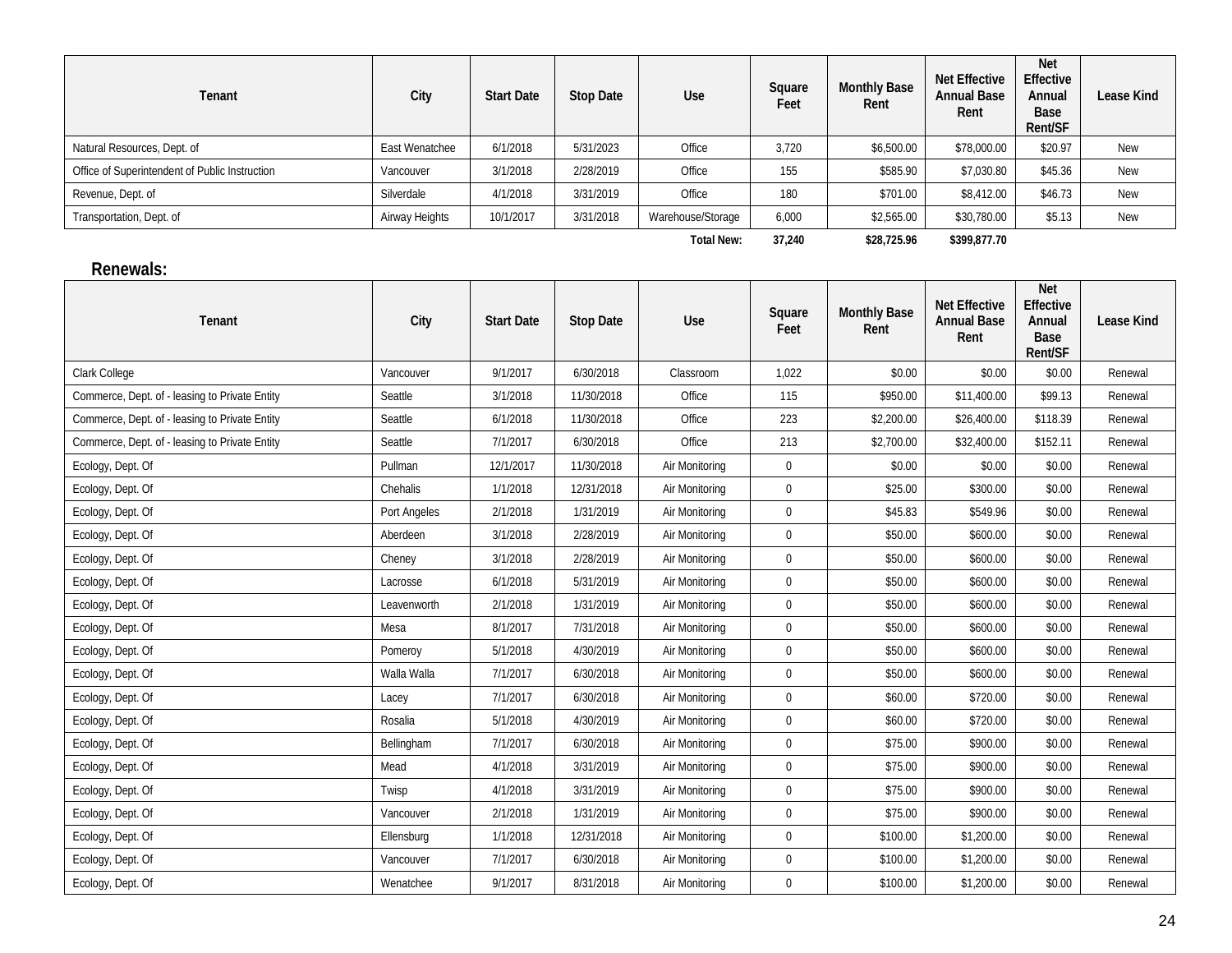| Tenant                                                       | City          | <b>Start Date</b> | <b>Stop Date</b> | Use               | Square<br>Feet   | <b>Monthly Base</b><br>Rent | <b>Net Effective</b><br><b>Annual Base</b><br>Rent | <b>Net</b><br>Effective<br>Annual<br><b>Base</b><br>Rent/SF | Lease Kind |
|--------------------------------------------------------------|---------------|-------------------|------------------|-------------------|------------------|-----------------------------|----------------------------------------------------|-------------------------------------------------------------|------------|
| Ecology, Dept. Of                                            | Issaquah      | 1/1/2018          | 12/31/2018       | Air Monitoring    | $\mathbf 0$      | \$150.00                    | \$1,800.00                                         | \$0.00                                                      | Renewal    |
| Ecology, Dept. Of                                            | Moses Lake    | 1/1/2018          | 12/31/2018       | Air Monitoring    | $\mathbf 0$      | \$150.00                    | \$1,800.00                                         | \$0.00                                                      | Renewal    |
| Ecology, Dept. Of                                            | Ritzville     | 4/1/2018          | 3/31/2019        | Air Monitoring    | $\mathbf 0$      | \$150.00                    | \$1,800.00                                         | \$0.00                                                      | Renewal    |
| Ecology, Dept. Of                                            | Yakima        | 2/1/2018          | 1/31/2019        | Air Monitoring    | $\mathbf 0$      | \$200.00                    | \$2,400.00                                         | \$0.00                                                      | Renewal    |
| Ecology, Dept. Of                                            | Mount Vernon  | 1/1/2018          | 12/31/2022       | Parking/Land      | $\mathbf 0$      | \$1,107.76                  | \$13,293.12                                        | \$0.00                                                      | Renewal    |
| Ecology, Dept. Of                                            | Lacey         | 8/1/2017          | 7/31/2019        | Warehouse/Storage | 1,625            | \$1,150.00                  | \$13,800.00                                        | \$8.49                                                      | Renewal    |
| <b>Edmonds Community College</b>                             | Lynnwood      | 7/1/2017          | 6/30/2019        | Parking/Land      | $\boldsymbol{0}$ | \$1,980.00                  | \$24,480.00                                        | \$0.00                                                      | Renewal    |
| Employment Security Department - - leasing to Private Entity | Seattle       | 10/1/2017         | 9/30/2019        | Office            | 247              | \$499.76                    | \$5,997.12                                         | \$24.28                                                     | Renewal    |
| Everett Community College - leasing to Private Entity        | Everett       | 1/2/2018          | 12/31/2019       | Classroom         | 2,038            | \$5,549.85                  | \$66,598.20                                        | \$32.68                                                     | Renewal    |
| Fish & Wildlife, Dept. of                                    | Port Angeles  | 8/1/2017          | 7/31/2019        | Office            | 650              | \$560.00                    | \$6,720.00                                         | \$10.34                                                     | Renewal    |
| Green River Community College                                | Kent          | 7/1/2017          | 6/30/2022        | Parking/Land      | $\mathbf 0$      | \$700.00                    | \$8,400.00                                         | \$0.00                                                      | Renewal    |
| Green River Community College                                | Spokane       | 8/1/2017          | 7/31/2018        | Classroom         | 1,200            | \$1,220.00                  | \$14,640.00                                        | \$12.20                                                     | Renewal    |
| Labor & Industries, Dept. of                                 | Spokane       | 7/1/2017          | 6/30/2019        | Office            | 436              | \$810.37                    | \$9,990.38                                         | \$22.90                                                     | Renewal    |
| Licensing, Dept. of                                          | Davenport     | 1/1/2018          | 12/31/2018       | Office            | 130              | \$280.00                    | \$3,360.00                                         | \$25.85                                                     | Renewal    |
| Licensing, Dept. of                                          | Friday Harbor | 1/1/2018          | 12/31/2018       | Office            | 1,016            | \$309.00                    | \$3,708.00                                         | \$3.65                                                      | Renewal    |
| Lower Columbia College                                       | Longview      | 8/1/2017          | 6/30/2018        | Miscellaneous     | 10,000           | \$0.00                      | \$0.00                                             | \$0.00                                                      | Renewal    |
| Lower Columbia College                                       | Longview      | 9/1/2017          | 6/30/2018        | Classroom         | $\mathbf 0$      | \$2,518.00                  | \$30,216.00                                        | \$0.00                                                      | Renewal    |
| Natural Resources, Dept. of                                  | Tacoma        | 8/1/2017          | 7/31/2020        | Office            | 1,400            | \$1,886.00                  | \$39,592.00                                        | \$28.28                                                     | Renewal    |
| Office of Superintendent of Public Instruction               | Lakewood      | 7/1/2017          | 6/30/2018        | Office            | 100              | \$146.74                    | \$1,760.88                                         | \$17.61                                                     | Renewal    |
| Office of Superintendent of Public Instruction               | Renton        | 8/1/2017          | 7/31/2018        | Office            | 128              | \$433.34                    | \$5,200.08                                         | \$40.63                                                     | Renewal    |
| Office of Superintendent of Public Instruction               | Yakima        | 1/1/2018          | 12/31/2018       | Office            | 600              | \$675.00                    | \$8,100.00                                         | \$13.50                                                     | Renewal    |
| Office of Superintendent of Public Instruction               | Spokane       | 9/1/2017          | 8/31/2018        | Office            | 223              | \$825.00                    | \$9,900.00                                         | \$44.39                                                     | Renewal    |
| Office of Superintendent of Public Instruction               | Edmonds       | 1/1/2018          | 12/31/2018       | Office            | 644              | \$1,035.00                  | \$12,420.00                                        | \$19.29                                                     | Renewal    |
| South Puget Sound Community College                          | Olympia       | 7/1/2017          | 6/30/2018        | Classroom         | 1,627            | \$861.67                    | \$10,340.04                                        | \$6.36                                                      | Renewal    |
| Transportation, Dept. of                                     | Tumwater      | 7/1/2017          | 6/30/2018        | Aircraft Hanger   | 1,800            | \$352.22                    | \$4,226.64                                         | \$2.35                                                      | Renewal    |
| Transportation, Dept. of                                     | Olympia       | 7/1/2017          | 6/30/2018        | Warehouse/Storage | 1,080            | \$700.00                    | \$8,400.00                                         | \$7.78                                                      | Renewal    |
| Transportation, Dept. of                                     | Olympia       | 7/1/2017          | 6/30/2018        | Warehouse/Storage | 2,600            | \$1,200.00                  | \$14,400.00                                        | \$5.54                                                      | Renewal    |
| Transportation, Dept. of                                     | Friday Harbor | 1/1/2018          | 12/31/2018       | Residential       | 1,800            | \$2,120.00                  | \$25,440.00                                        | \$14.13                                                     | Renewal    |
| Transportation, Dept. of                                     | Anacortes     | 7/1/2017          | 6/30/2018        | Residential       | 1,500            | \$3,300.00                  | \$39,600.00                                        | \$26.40                                                     | Renewal    |
| Walla Walla Community College                                | Walla Walla   | 7/1/2017          | 6/30/2019        | Classroom         | $\mathbf{0}$     | \$5,285.00                  | \$63,420.00                                        | \$0.00                                                      | Renewal    |
| Walla Walla Community College                                | Walla Walla   | 7/1/2017          | 6/30/2019        | Classroom         | 26,295           | \$6,869.42                  | \$82,433.04                                        | \$3.13                                                      | Renewal    |
| Washington State Patrol                                      | Moses Lake    | 2/1/2018          | 1/31/2019        | Warehouse/Storage | 600              | \$275.00                    | \$3,300.00                                         | \$5.50                                                      | Renewal    |
| Washington State Patrol                                      | Ephrata       | 11/1/2017         | 10/31/2022       | Aircraft Hanger   | 2,130            | \$600.00                    | \$7,200.00                                         | \$3.38                                                      | Renewal    |